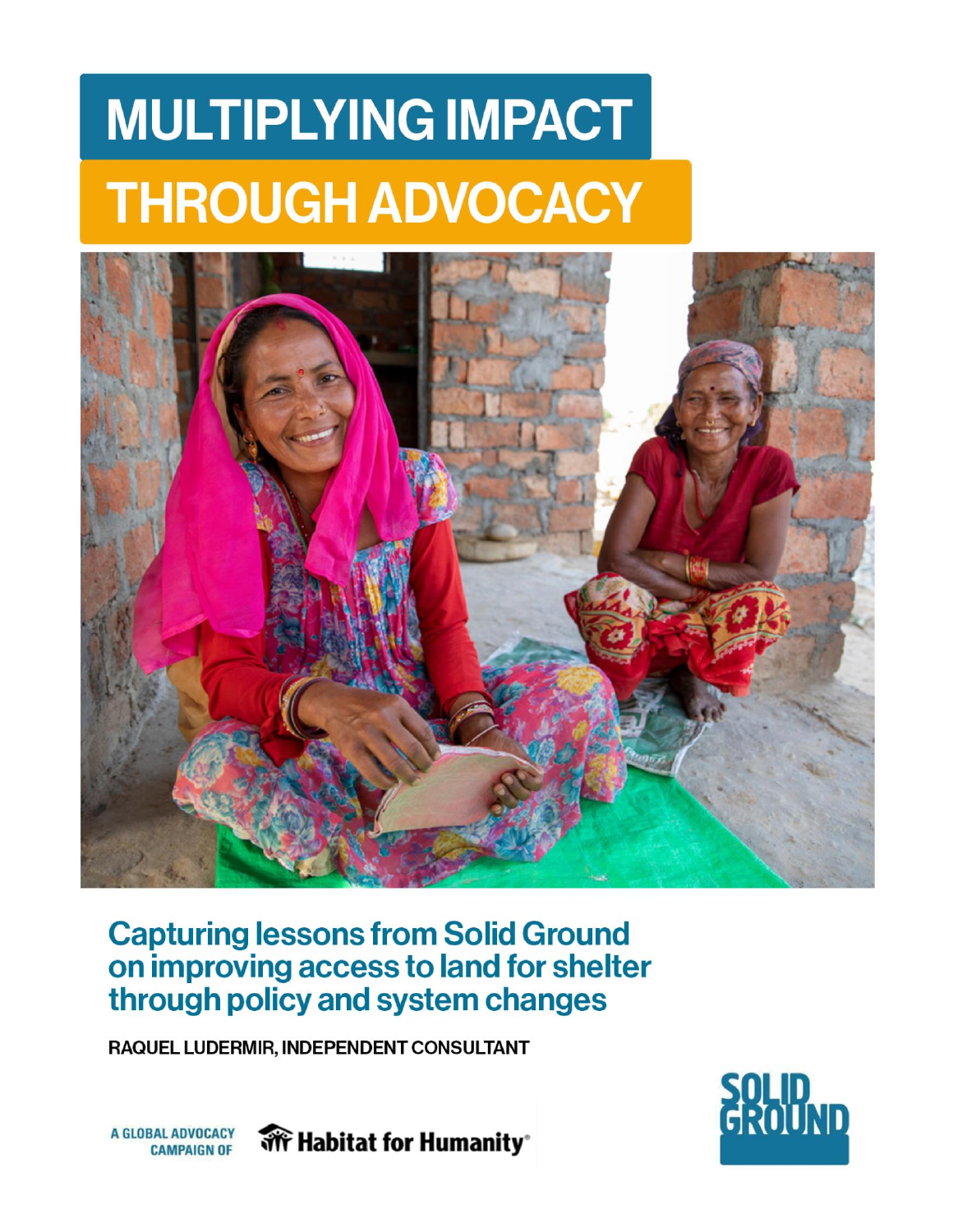## <span id="page-1-0"></span>**Executive summary**

**Habitat for Humanity** is driven by the vision that everyone deserves a decent place to live. **Advocacy** is essential to making this vision a reality; it can be a tool to change policies, systems and practices and help exponentially more families meet their housing needs than any one organization could ever serve alone.

**Advocacy** has come a long way since it was first embraced by Habitat for Humanity International's board of directors in 2005. It was only in 2016 that Habitat for Humanity launched its first global advocacy campaign, **Solid Ground**, with the mission of changing land policies and systems to ensure that more people around the globe have a decent home. Solid Ground focuses on four interconnected subthemes: expanding security of tenure, promoting gender equality in property rights, upgrading informal settlements, and making communities more disaster resilient. This report summarizes the **methodologies, successes and lessons** related to the implementation of Solid Ground by Habitat for Humanity and partners in over 40 countries and at regional and global levels to support the land policy and advocacy efforts that will continue after the campaign ends.

**Country advocacy efforts** usually started with understanding the need or the opportunity to advocate, followed by different processes to design an advocacy methodology, which included engaging partners, assessing the issue and context, and developing a theory of change and plan for action. Successful **advocacy methodologies** often combined working in partnerships, engaging governments, engaging communities and building public support.

The **global advocacy efforts** had two main focuses. The first was to develop the capacity of the network to advocate and bring in new supporters, mainly through trainings and learning exchanges and through knowledge production and dissemination. The second was to influence global, regional and local dialogues and agendas, mainly through promoting multistakeholder engagement, participating in strategic global and multinational spaces, and building public support at the global level.

To date, Solid Ground has helped to change policies and systems to improve access to land for shelter for over **3 million people**. It also has had an impact beyond policy changes by empowering local communities to better understand their rights, access existing government programs, interact more efficiently with governments to express their demand, and hold governments accountable for their actions. Solid Ground has reached millions of people in the wider society to support its vision. Lessons from Solid Ground show that sustainable advocacy success required efforts and impact at the **local community, sector and wider society levels**. In other words, impactful advocacy cuts across all three levels of influence of Habitat for Humanity's 2014-20 strategic plan.

The **challenges** emerging from Solid Ground's implementation range from general/external ones, concerning any organization engaging in advocacy work, to organizational/internal ones, specifically concerning Habitat for Humanity's network. **Recommendations** include building on the lessons learned through Solid Ground's implementation; improving reporting skills at the country level and information flow among local, regional and global teams; and enabling long-term presence and relationships on the ground to generate evidence for ongoing and further advocacy initiatives and to strengthen the voice of Habitat for Humanity in policy circles.

**Five in-depth country case studies** supplement this report, illustrating relevant methodologies, successes and lessons: Côte d'Ivoire, focusing on security of tenure; Lesotho, on gender equality; Jamaica, on disaster resilience; Bangladesh, on informal settlements upgrading; and Brazil, on promoting adequate housing in vacant property.

This report should provide **technical insights** to help Habitat for Humanity's network and partners start or grow their advocacy programs and increase (and better understand) their impact. It also should **inspire** Habitat for Humanity's colleagues to start and **continue working toward meaningful change through advocacy**.



**Wr Habitat for Humanity** 

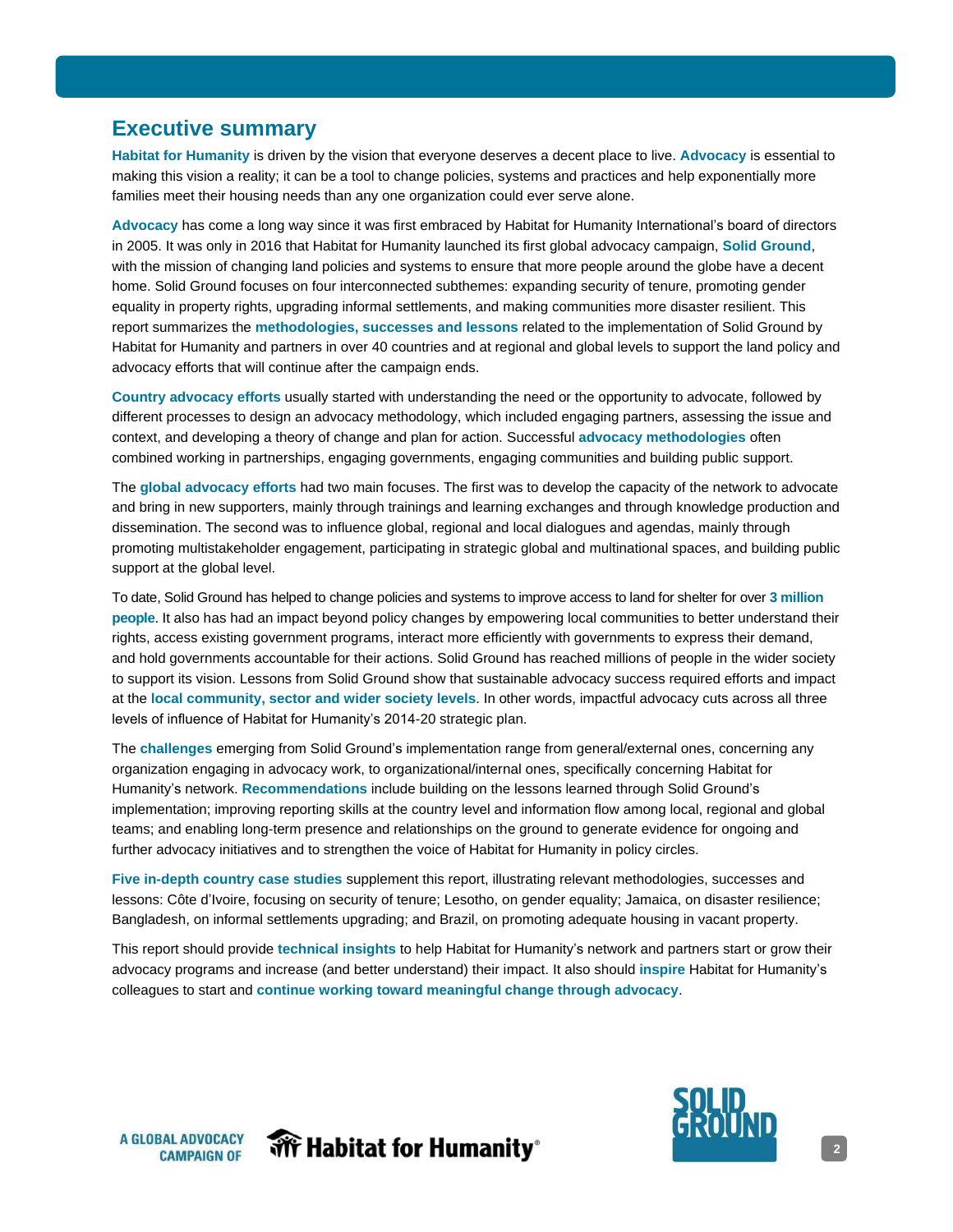# **Table of contents**



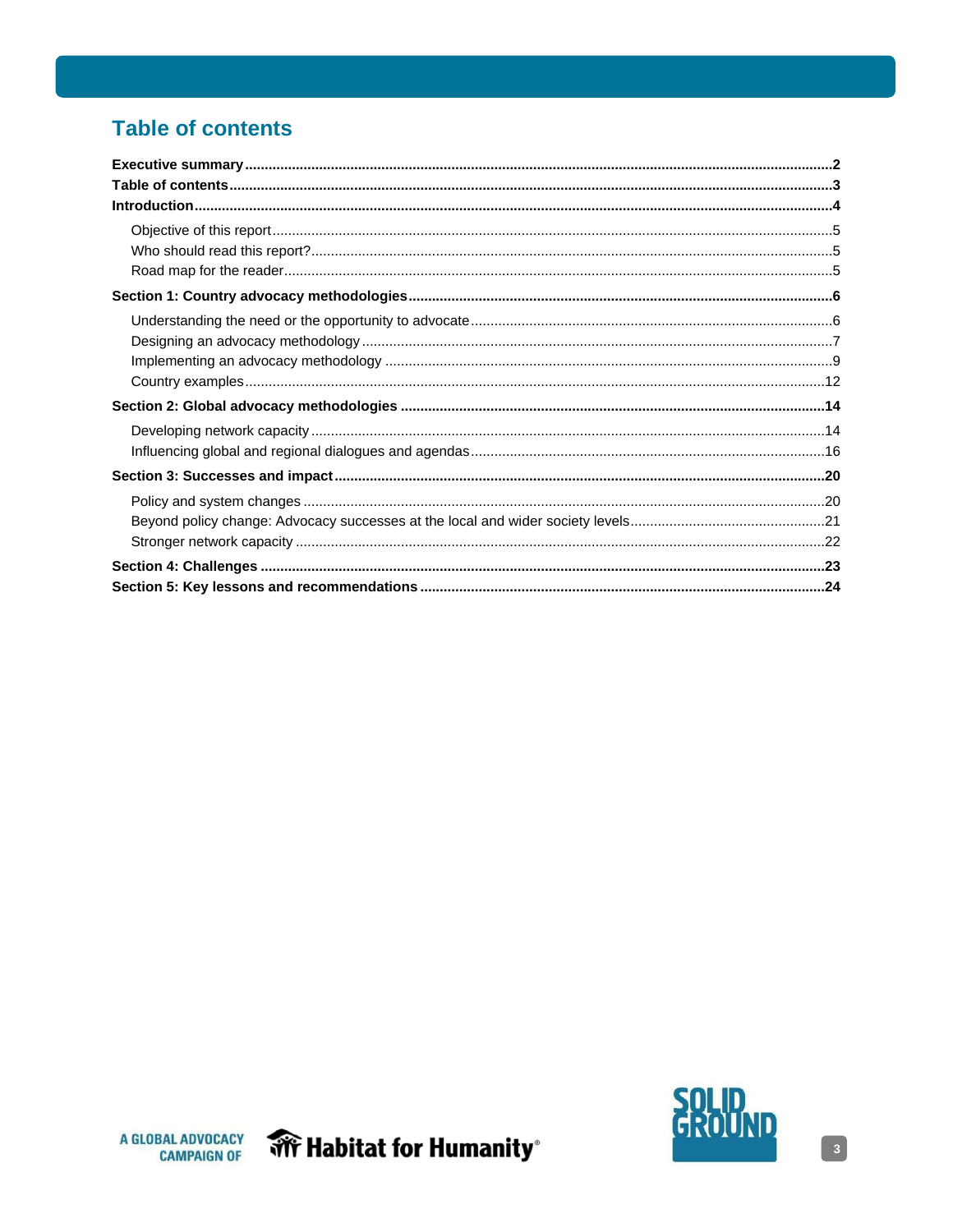### <span id="page-3-0"></span>**Introduction**

Habitat for Humanity is driven by the vision that everyone deserves a decent place to live. Currently, billions of people around the world are living in inadequate conditions, and millions are being evicted or living in fear of losing their homes. As the world continues to urbanize, an estimated 3 billion people will need new housing and basic urban infrastructure by 2030.<sup>1</sup> This unprecedented housing challenge calls on the Habitat for Humanity network to promote changes in policies, systems and practices to address some of the root causes of housing inadequacy and insecurity. **Advocacy can be a tool to influence changes to policies and systems to help exponentially more families meet their housing needs than any one organization could ever serve alone.**

#### **WHAT IS ADVOCACY? WHAT IS HABITAT FOR HUMANITY'S DEFINITION OF ADVOCACY?**

The definition of advocacy varies from one organization to another. According to Habitat for Humanity International's Global Advocacy Guide,<sup>2</sup> "advocacy" is the most common, globally recognized term to describe a holistic strategy of influencing policies and systems. At the most basic level, advocacy means supporting and defending a cause you believe in. An "advocate" is a person who argues for a cause or course of action. Advocates make the case and argue for the rights of those in need or who suffer from injustice. They often also provide those dealing with injustice with the skills and opportunities to speak on their own behalf. Advocates work for justice by raising awareness of and working to change situations and policies that are causing injustice.

Advocacy has been a part of Habitat for Humanity's work for at least the past 14 years. In 2005, following the recommendations of a Habitat for Humanity International task force,<sup>3</sup> Habitat for Humanity International's board of directors embraced advocacy as part of the work of the organization and adopted the following definition of advocacy for Habitat, based on its strategic focus of providing decent, affordable shelter: **Changing systems, policies and attitudes to achieve decent housing for all.**

Since the adoption of Habitat's 2014-20 strategic plan (also known as the "three-house" strategy), advocacy has been encapsulated in the "Build Sector Impact" objective. However, as will be discussed in this report, lessons from Solid Ground help to reveal the need to think of and work on advocacy through all three houses of the strategic plan: **working with communities, with the housing sector and with wider society.**

In 2016, Habitat for Humanity launched its first global advocacy campaign, **Solid Ground**, to address issues related to land access for shelter, which emerged as one of the top priorities within the Habitat for Humanity network. Solid Ground was launched with the goal of influencing global, multinational, national and local policies and enforcing implementation to directly improve access to land for shelter for 10 million people, moving closer to a place where everyone has a decent place to live. To achieve that level of impact, the campaign provided significant resources to build the capacity of the global network and campaign partners to conduct advocacy campaigns and bring in new supporters through an increased public profile. Solid Ground is being implemented by Habitat for Humanity national organizations and partners in over 40 countries, focusing on four interconnected subthemes: expanding security of tenure, promoting gender equality in property rights, upgrading informal settlements, and making communities more disaster resilient. **To date, over 3 million people around the world have been impacted by the advocacy work conducted under Solid Ground.**

<sup>3</sup> *Habitat for Humanity Advocacy Task Force Report, July 2005*; adopted by HFHI's board of directors in October 2005.







<sup>1</sup> <http://www.worldbank.org/en/topic/financialsector/brief/housing-finance>

<sup>2</sup> HFHI (2013). *Advancing Access to Housing and Improving Lives Through Advocacy: A Guide for Habitat for Humanity's Global Network.* [https://www.habitat.org/sites/default/files/globaladvocacyguide.pdf.](https://www.habitat.org/sites/default/files/globaladvocacyguide.pdf)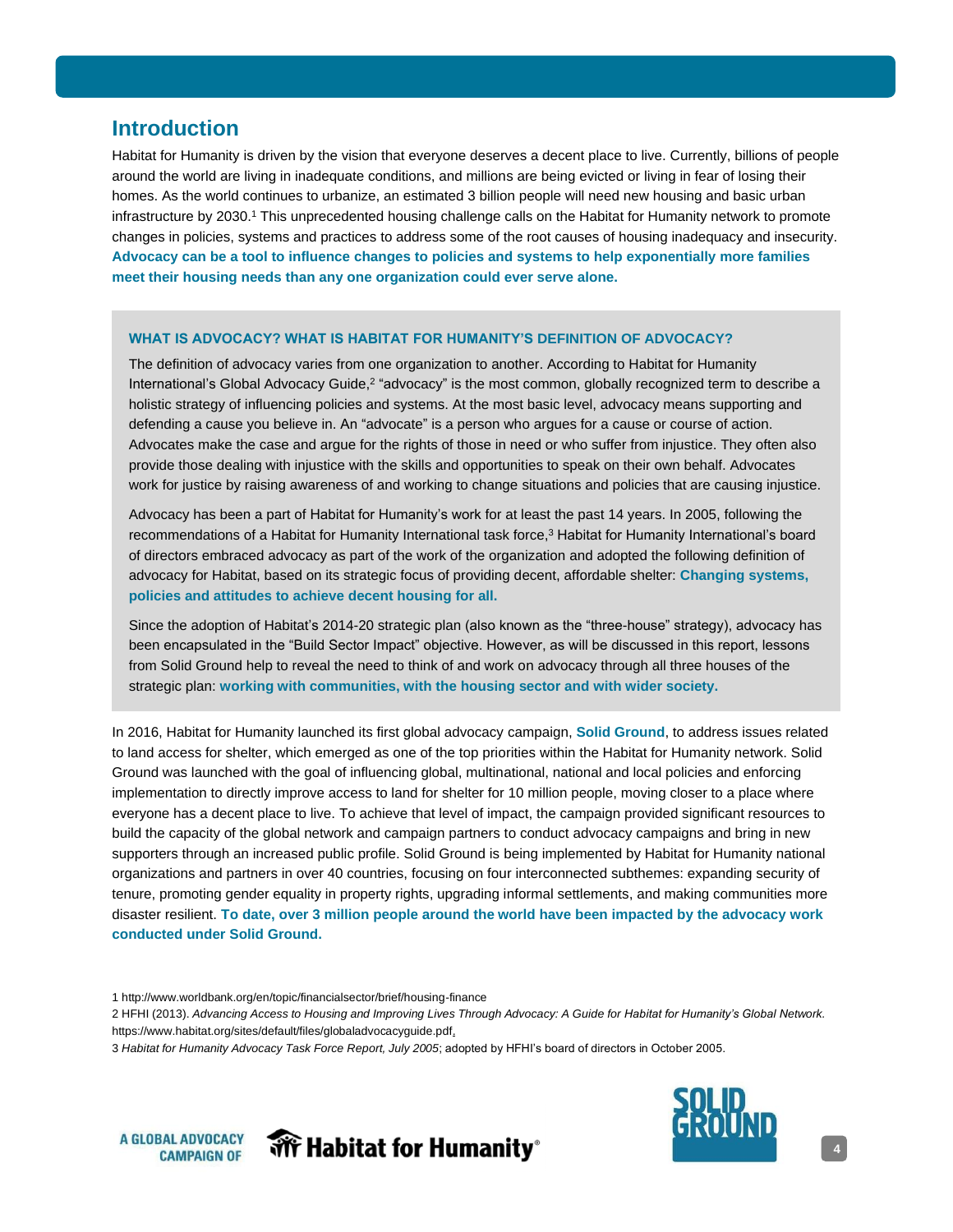#### <span id="page-4-0"></span>**Objective of this report**

This report seeks to capture advocacy methodologies and tools designed and implemented throughout Solid Ground, along with the successes and lessons related to the campaign on multiple levels, to inform the ongoing and future policy and advocacy efforts of the network. Data has been collected through desk research and interviews with key informants, drawing from the experiences of nine Habitat for Humanity national organizations and the global advocacy team, which includes colleagues in the Government Relations and Advocacy office in Washington, D.C., and advocacy managers at the regional area offices. Although this report looks at an advocacy campaign that focused on land issues, the methodologies and tools described here can be useful for advocacy work in other fields.

#### **Who should read this report?**

This document should be read by Habitat for Humanity network members and partners who are preparing, implementing or reviewing advocacy efforts, and by land and housing advocates who wish to learn from what has been implemented throughout Solid Ground around the globe. This may include Habitat for Humanity national directors and program staff members who include advocacy in their work or who are learning about advocacy as part of staff development; staff and board members in critical functional areas such as advocacy, communications, fundraising and research; and peer organizations, volunteers and local community leaders looking to learn for the purposes of their own land policy and advocacy efforts.

#### **Road map for the reader**

This document has been organized in the following five sections to summarize a wide range of methodologies, successes and lessons associated with advocacy efforts carried out by the Habitat for Humanity network under Solid Ground:

- 1. **Advocacy efforts carried out at national and local levels.** This section covers how the need and the opportunity to work with advocacy has emerged differently in various countries and how the national and local teams have designed and implemented advocacy strategies using different methodologies and tools.
- 2. **International advocacy efforts** to strengthen the capacity of the Habitat for Humanity network for advocacy and to influence global and regional agendas and dialogues. This section reviews how local, regional and global collaboration has provided an evidence base to strengthen Habitat for Humanity's voice in the global and multinational land sectors.
- 3. **Advocacy success and impact,** in terms of changes in policies and systems, at local community and wider society levels, and in terms of strengthening Habitat's network capacity to advocate.
- 4. **Key challenges** associated with advocacy work, in general, and with Habitat's campaign.
- 5. **Key lessons and recommendations** for Habitat for Humanity national organizations, the global advocacy team and leadership to improve ongoing and future advocacy efforts.

**Five country case studies** provide detailed information to supplement this report: **[Côte d'Ivoire](http://solidgroundcampaign.org/sites/default/files/02_case_study_-_tenure_security_-_cote_d-ivoire_format2.pdf)**, focusing on security of tenure; **[Lesotho](http://solidgroundcampaign.org/sites/default/files/03_case_study_-_gender_-_lesotho_-_v02_format2.pdf)**, on gender equality; **[Jamaica](http://solidgroundcampaign.org/sites/default/files/05_case_study_-_disaster_resilience_-_jamaica_-_v02_format2.pdf)**, on disaster resilience; **[Bangladesh](http://solidgroundcampaign.org/sites/default/files/04_case_study_-_slum_upgrading_-_bangladesh_-_format2.pdf)**, on informal settlements upgrading; and **[Brazil](http://solidgroundcampaign.org/sites/default/files/06_case_study_-_vacant_property_-_brazil_-_format2.pdf)**, on promoting adequate housing in vacant property. Experiences from other countries such as India, Nepal, Zambia, South Africa and Argentina also are featured in this report.

Previous reports and documents looking at Solid Ground supplement this report.



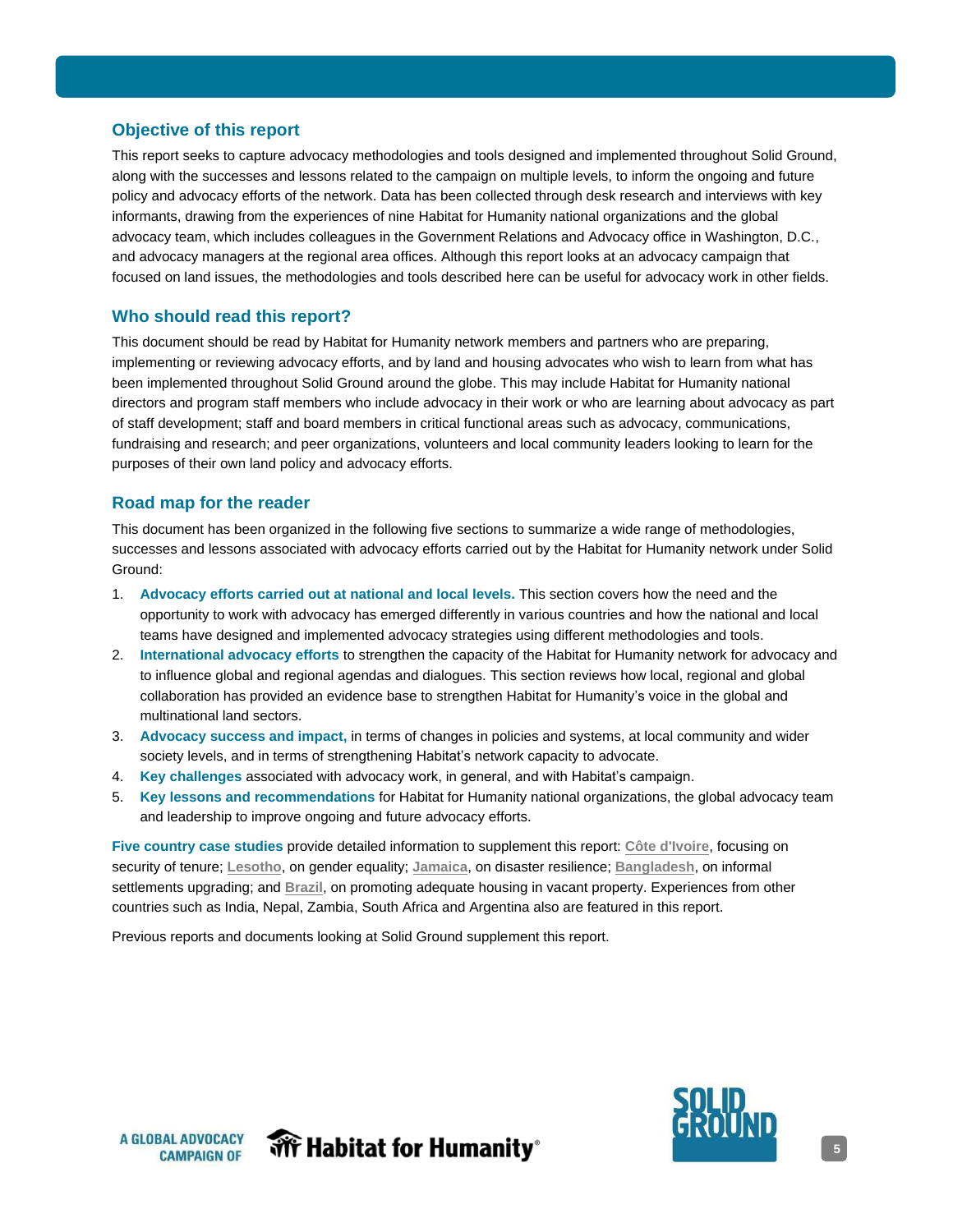# <span id="page-5-0"></span>**Section 1: Country advocacy methodologies**

This section describes how Habitat for Humanity organizations around the world and country project teams engaged in advocacy work and how they designed and implemented their advocacy initiatives.

#### **Understanding the need or the opportunity to advocate**

Throughout Solid Ground, the need or the opportunity to advocate for changes in policies and systems emerged in different ways for different country teams. Some teams took a more reactive approach, while others took a more proactive approach, as explained below.

#### **PROACTIVE APPROACH**

Some Habitat for Humanity organizations have been conducting advocacy work for many years and have been engaging with policy and advocacy circles in a more proactive and systematic way. In these cases, such as in Habitat for Humanity **Brazil** and Habitat for Humanity **Honduras**, there is often an institutional, long-term advocacy strategy, and Solid Ground supported a specific phase or element of it. As the national director of Habitat Honduras put it: "The global Solid Ground campaign is very important to us because it has validated the work that we all have been doing for many years to improve municipal land and housing policies across Honduras."

#### **REACTIVE APPROACH**

In most countries, advocacy efforts emerged as a reaction to a need or opportunity to influence policy dialogues. Sometimes, such as in **Jamaica** and **Côte d'Ivoire**, a specific project or program at the community level revealed roadblocks or challenges that required the engagement of other stakeholders, such as governments. In other cases, such as in **Nepal** and **Lesotho**, the engagement with governments through projects and programs revealed opportunities to influence policy dialogues, such as moments when policies, laws, plans or budgets were being drafted or reviewed.

In **Jamaica**, where Habitat was implementing a project to build more disaster-resilient communities, the project team realized through community-centered sessions that the lack of tenure security was preventing families from improving their homes. Government programs for land regularization of informal urban settlements were needed to overcome this roadblock for change. That triggered the project team to engage in advocacy and leverage existing relationships with governments and communities to push policy change.

In **Nepal**, the recently approved Constitution provided a key opportunity for Habitat for Humanity to advocate for land access for shelter. The new law established that safe land and safe housing are fundamental rights of every Nepalese citizen, and it generated a process of formulation of new policies, guidelines and laws on many topics at the national level, with impact at provincial and local levels. At the time, while most organizations were advocating for land rights in general, very few organizations were advocating specifically for land access for housing. As Habitat Nepal's program operation manager put it: "This is the right time to influence the government, to convince the community people to raise their voice and influence government to formulate the policies in the favor of the most vulnerable communities." Habitat Nepal started to advocate for "safe land for safer housing" at the federal level, where the policies and guidelines are formulated, and at the local level, where the policies and guidelines are implemented.

In most cases, the opportunities to advocate for system and policy changes resulted from long-term presence on the ground that generated evidence for advocacy and ensured existing relationships with communities and governments. Participation in policy circles also was crucial, ensuring that Habitat is "at the table" when the opportunities for advocacy arise.



**Wr Habitat for Humanity**®

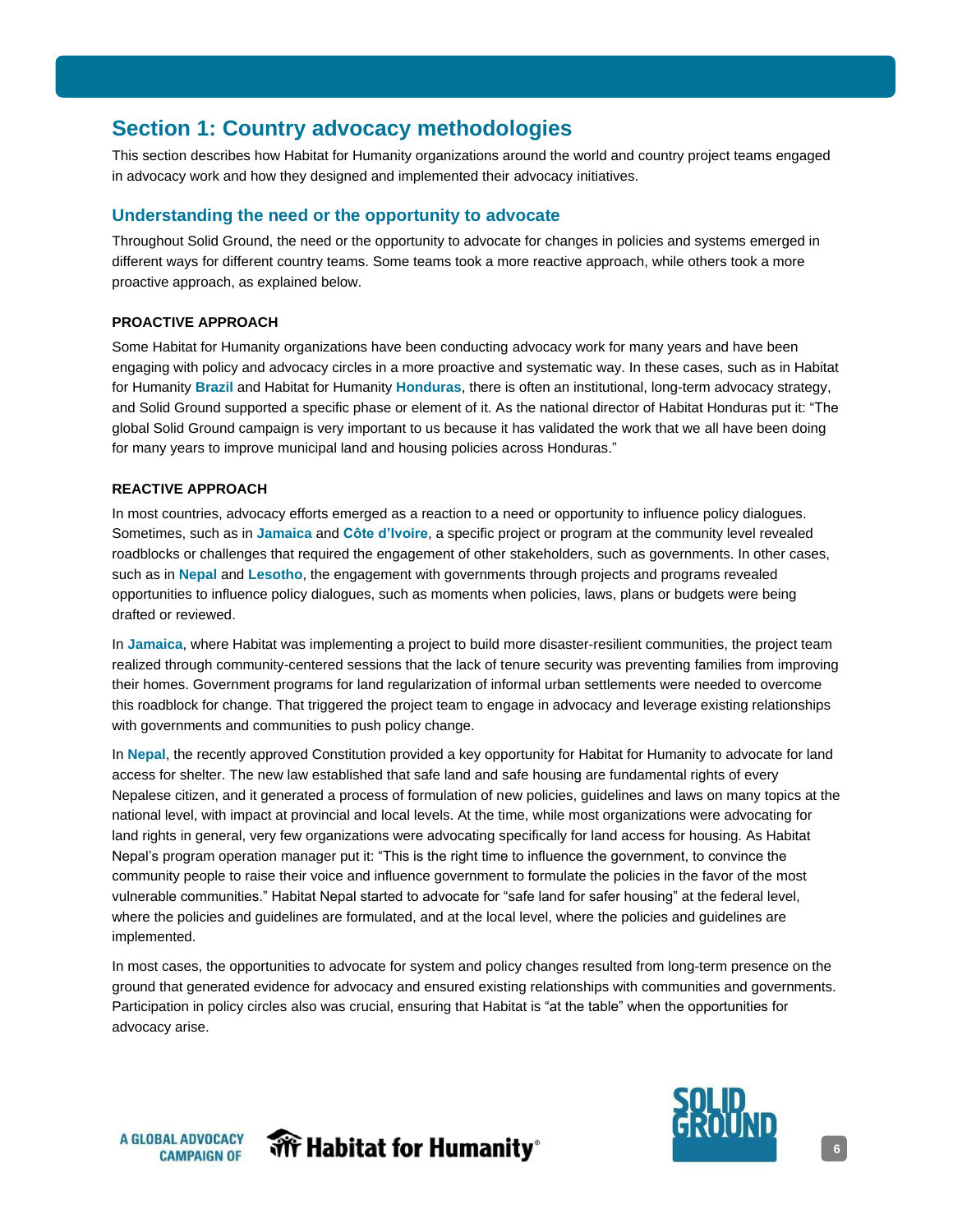#### <span id="page-6-0"></span>**Designing an advocacy methodology**

Once the need or opportunity to advocate emerged, the country and local teams designed or reviewed their advocacy methodologies considering the following elements:

- Engaging partners and communities as key stakeholders.
- Assessing the issue and the context.
- Developing a theory of change and an advocacy plan.

The following lessons emerged from the practical experiences conducted by country and local teams under Solid Ground.

#### **ENGAGING PARTNERS AND COMMUNITIES AS KEY STAKEHOLDERS**

- **Working with partners:** Advocacy is usually a highly complex path that requires multiple resources and short-, medium- and long-term efforts. Changing systems and policies is too difficult to do alone. Country and local teams often engaged with other organizations with similar interests, such as NGOs, grassroots social movements, academia, governments and even the private sector, when possible and appropriate. In some countries, such as Jamaica and Côte d'Ivoire, **coalition groups or advisory committees** were formed from the beginning of advocacy efforts, bringing together a broader range of perspectives, expectations and commitments from various stakeholders.
- **Engaging communities as soon as possible, including women and the most vulnerable groups:** The inclusion of the voices, expectations and contributions from the potential beneficiaries of advocacy work helped to clarify advocacy goals, led to greater ownership of the process and greater sustainability of advocacy impact, and also strengthened Habitat's voice in advocacy circles. In some cases, as in Zambia and Brazil, communities have been involved from the grant proposal or planning phases of the advocacy cycle, through **study circles or community-centered workshops**, which strengthened the programs and its outcomes.

#### **ASSESSING THE ISSUE AND THE CONTEXT**

- **Understanding the issue and the context:** A clear understanding of the issue causing the inability to access housing or land, along with an assessment of how policies and systems work on the ground, was the foundation of Habitat for Humanity's advocacy work in many countries. This approach identified the gaps, barriers and challenges, as well as entry points and key stakeholders, to inform a theory of change and a plan for action. Some countries including Argentina, Brazil and Lesotho — conducted **policy research and studies**, usually combining desk reviews, field assessments and interviews, to explore lessons from previous experiences and best practices. Others — such as Nepal and Cote d'Ivoire —held **formal or informal meetings** with governments, affected communities and their unique network of partners to complement information, bringing together a broader range of perspectives and therefore a more comprehensive assessment to support action planning.
- **Understanding the relevant government bodies, processes and decision-makers:** An important step taken by country teams when designing their advocacy methodologies was an assessment of the current legal frameworks, policies, plans or budgets to identify whether new policies were needed or whether proper implementation was the main constraint; whether related legal or policy reviews were ongoing or planned; what the government's capacities and priorities were in terms of policies and plans; and what the entry points for action were (local, district, country, regional and global levels, or executive, legislative, judicial and popular sectors). **Power maps** and **context analysis** were useful tools for identifying or clarifying the key policy issues, actors and policy environment, in addition to feasible advocacy goals and the risks, challenges and opportunities of undertaking advocacy in each context. In Cambodia, for example, Habitat understood and took advantage of the government's priorities in terms of policies and plans, leading to a quick advocacy win through the implementation of the Social Land Concession. A similar approach was followed by Habitat in the Philippines, with the implementation of presidential proclamations relating to secure tenure and informal settlements.





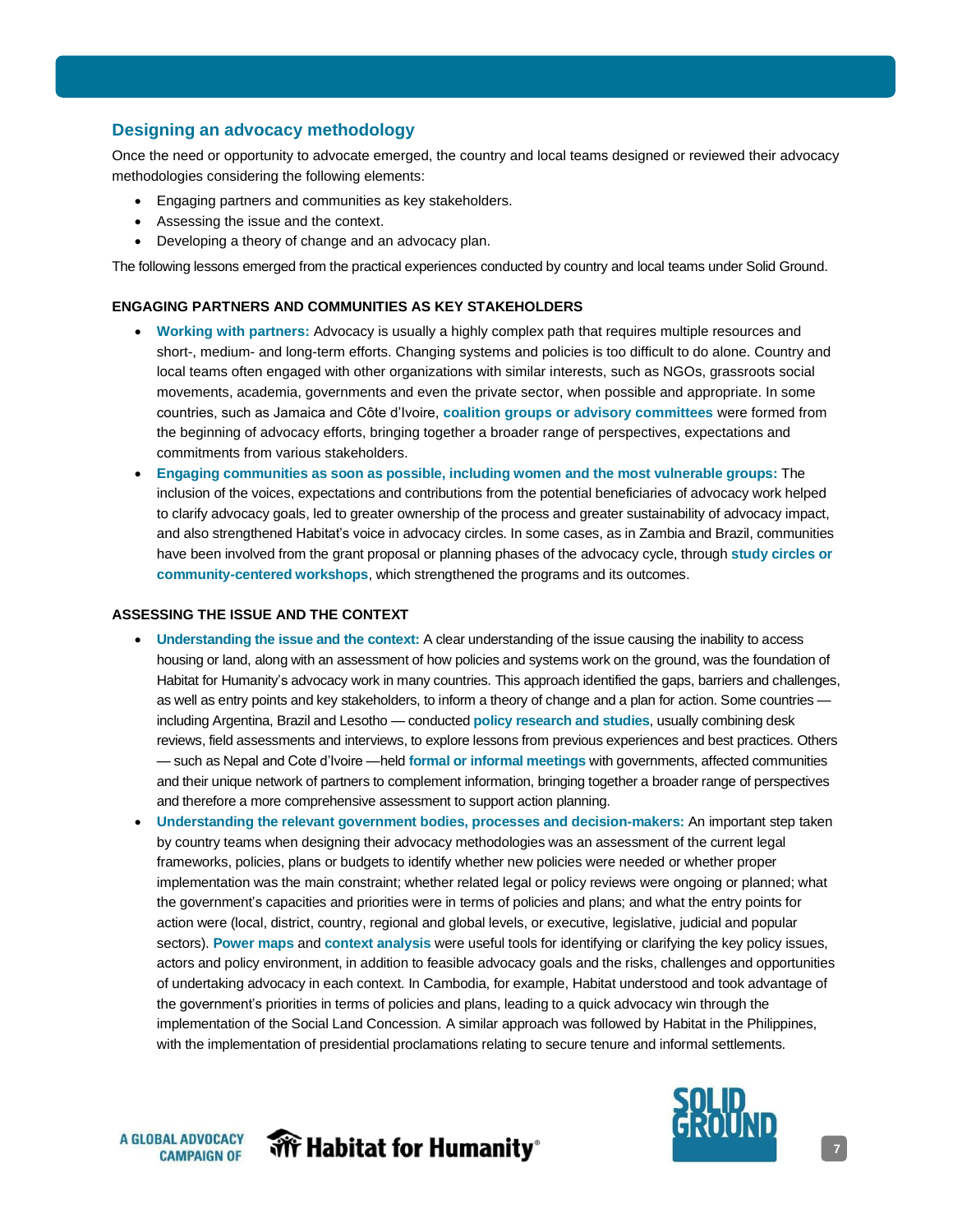- **Using local data, evidence, lessons:** Whether **local data** collected at the community level, **official data** analyzed in an innovative way, **findings from policy assessments**, evidence from **previous experiences**, or best practices from other organizations, this will help to identify the targets and entry points and to create clear messages and goals. For instance, Habitat Brazil has been monitoring judicial responses to land regularization for low-income families for years. More recently, it is leading a collaborative effort to map land conflicts and forced evictions. The policy assessments building on these different data sources, and in partnership with a network of stakeholders, helped to clarify advocacy goals and targets at judicial and executive branches of power.
- **Learning from your programs and communities:** Your advocacy work does not need to start from scratch. Bring to the table your local evidence, lessons and experiences; build on existing relationships with stakeholders; and leverage previous results and potential commitments. In Argentina, for example, **lessons from a pilot project and existing relationships with governments** opened the doors for Habitat to engage in advocacy circles building on local evidence.

#### **DEVELOPING A THEORY OF CHANGE AND AN ADVOCACY PLAN**

• **Developing a theory of change:** Once the relevant data and information were collected and the key partners and stakeholders were mapped or engaged, as explained above, many country advocacy teams developed a theory of change, or an articulation of change they wanted to see on the ground. That helped to break down long-term processes of change into actionable advocacy steps. One way to develop a theory of change is to start with your desired long-term goal and work backward to identify the decision-makers who must be targeted, the actions that must be taken, and the participants and resources that must be mobilized. For instance, when the advocacy goal is to influence a new land or housing policy, the advocacy targets may be within the executive branch, where policies are being designed, such as the land and housing agencies or ministries. Advocates' action may include conducting policy research, drafting policy proposals, and building or strengthening coalitions to push forward policy proposals and influence decision-makers. The participants engaged in these actions may include advocates, community members and wider society, along with influential representatives from other branches of power, such as judicial and legislative authorities, depending on each context. Other advocacy goals, such as pushing policy implementation and resource allocation, influencing new laws, or even influencing changes in behavior and procedures within judicial systems, imply different targets and require different actions and participants. For example, consider the theory of change for the Solid Ground campaign: Solid Ground will activate and coordinate mobilization of existing and new allies to motivate policymakers to enact and implement policies that will advance access to land for shelter.



Source: **[Solid Ground Tool Kit](http://solidgroundcampaign.org/sites/default/files/solid_ground_tool_kit.pdf)**

**A GLOBAL ADVOCACY CAMPAIGN OF** 





**8**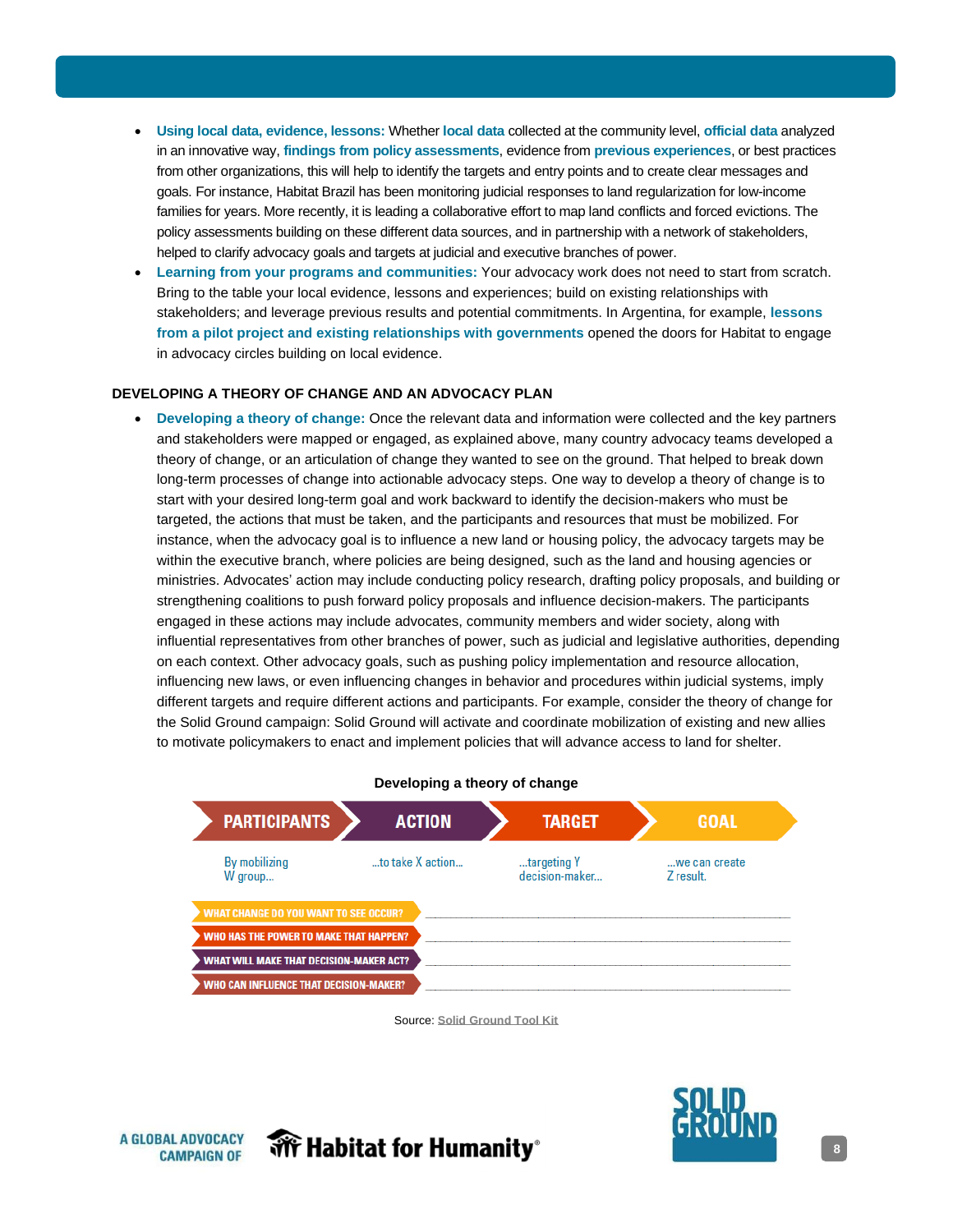- <span id="page-8-0"></span>• **Collaborative planning and capacity assessment:** In parallel with developing a theory of change, it was important for the country advocacy teams to have clarity of the human, financial and institutional capacity of their own organizations and their network of partners to conduct the advocacy efforts. Many Habitat country teams planned their advocacy initiatives in collaboration with partners, aiming at resource-sharing. Collaborative planning and capacity assessment provided a clearer understanding of what each partner was bringing to the table, what advocacy goals and methods would be feasible, and how to outline the crucial capacity constraints that should be addressed.
- **Developing a clear advocacy plan:** Once the advocacy goals and targets were clear, the country advocacy teams planned the actions and activities to be conducted, the participants to be mobilized, and the resources to be allocated. Keeping in mind that advocacy usually deals with long-term aims, it was important to break down advocacy efforts into smaller steps, with intended outcomes and next steps identified.
- **Investing in the long term:** Advocacy goals can take months or even years to be realized. In many cases, new policies and systems are not enough to improve the lives of the most vulnerable groups. Particularly (but not only) in the so-called "developing countries," government policies often will be implemented and benefit the most vulnerable only after continuous and long-term efforts to ensure implementation plans are designed, sufficient resources are allocated, and transparency and accountability mechanisms are established. Advocates, beneficiaries and all citizens must monitor and pressure government action to ensure peoples' needs are actually being met. Advocacy plans must connect the short- and medium-term actions with the long-term goals. The strongest advocacy efforts recognized the long-term nature of advocacy work and invested in research, a staff person, and a strong presence in coalition to drive their advocacy forward and ensure it doesn't fall off the priority list.
- **Including monitoring and evaluation into advocacy programs:** Measuring progress (activities), success (goals) and impact (signs of change) led to informed decisions, helped to adjust implementation throughout the project, and highlighted expected and unexpected outcomes and why they happened.
- **Planning ahead:** Developing an exit or transition strategy helped to ensure the sustainability of advocacy's impact. Beneficiaries must own the process and be equipped to hold governments accountable to their commitments. Systems must be in place to sustain advocacy impact after the direct intervention.

#### **Implementing an advocacy methodology**

Informed by the initial assessments, theory of change and advocacy plans detailed above, the country advocacy teams pursued different goals under Solid Ground. In some cases, the advocacy goal was to influence governments to create new policies, laws or systems or to review existing legislation, policies, budget or plans. In other cases, relevant policies, planning and legal frameworks were already in place, and the focus of the advocacy was to ensure implementation either through more effective government action or through community empowerment and capacity development to access existing government policies.

In general, the most successful advocacy methodologies implemented under Solid Ground combined the following elements:

- Work through partnerships.
- Engagement with governments.
- Engagement with communities.
- Public support.

#### **SUSTAINING AND EXPANDING PARTNERSHIPS**

Working through partnership was a key element of advocacy methodologies implemented at the country level throughout Solid Ground. Partnership promotes collaboration, building on complementary roles, capacities and





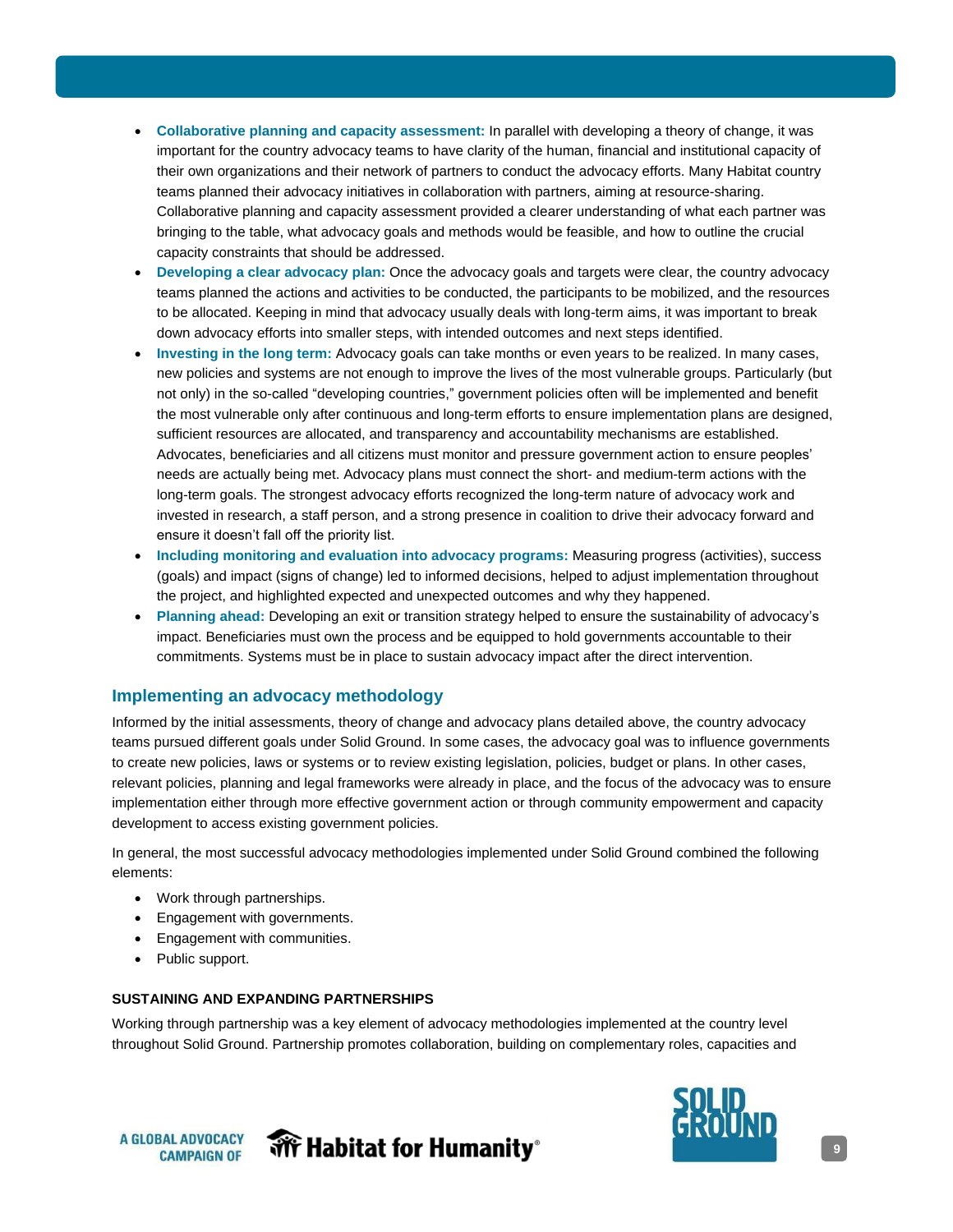resources of partners, and provides incentives for resource-sharing and improved results. Some partnerships established since the project design phase continued and evolved into project implementation. In other cases, the theory of change and the plan for action shed light on new partners that should be engaged. As already mentioned in this report, the most common forms of partnership at the country and local levels under Solid Ground were:

- **Coalitions, alliances, networks, civic forums and platforms** that bring together civil society and community-based organizations with similar interests, including NGOs, social movements or academia, and often became a learning platform.
- **Project committees, advisory groups and working groups** that connected advocates, communities and governments from different agencies and sectors, depending on the advocacy goals, such as executive, legislative and judiciary branches, around concrete issues that were being tackled. These groups often became communities of practice.

Other forms of partnerships and collaboration connecting local, national, regional and global actors will be discussed in **[Section 2](#page-13-1)** of this report.

#### **ENGAGING WITH GOVERNMENTS**

Successful means of engaging with governments and decision-makers in an effort to create or change land policies and systems or to influence behavior and push implementation of existing policies and programs included:

- **Taking advantage of initial assessments and studies as an opportunity to engage stakeholders,** such as governments, in a collaborative approach. Having recognized researchers on board helped to open doors and enhance the credibility of the process. Presenting research findings through strategic channels got media attention, instigated informed dialogue with governments and engaged public support to pressure decisionmakers. Moreover, research papers and notes added legitimacy to advocacy efforts, proving a need to use your voice for policy or system changes.
- **Sensitizing or raising awareness of government representatives about the issue and their role under current policies and legal provisions.** This can be done through informative sessions, workshops, movie screenings (such as in India and Brazil), or field visits to demonstration projects or intervention sites (such as in Brazil and Nepal). Identifying key people within the organizations or governments who are more open to the discussion helped to influence change, but sharing findings and recommendations broadly with all influencers was also strategic to reinforcing the advocacy message.
- **Drafting and presenting policy papers with recommendations or proposals,** ideally through a participatory process and based on evidence, research and lessons learned. Government representatives were often interested in what has worked in other parts of the world and feasible action that can lead to tangible results. The initial assessment and policy position often identified roadblocks for implementation and included innovative solutions that would promote a collaborative environment to influence policy change. Policy papers were shared in a number of ways, including in bilateral meetings with relevant members of government at all levels or through workshops and seminars, reaching a broader audience.
- **Advising governments or providing technical input for policy change or implementation** was also an effective tactic for influencing change. This usually happened when the technical information was made available through studies and initial assessments, when the government representatives were more aware of their role and of what could be done to change the situation on the ground (through informative or awareness-raising sessions), and when the policy proposals were consolidated in a policy document that clearly understood the government priorities and provided recommendations and evidence that change was possible. These were key aspects of the advocacy initiatives that reached the greater levels of collaboration with government.
- **Organizing or participating in informal or formal meetings with government representatives,** through bilateral sessions, coalition meetings and institutional multistakeholder spaces, local or international





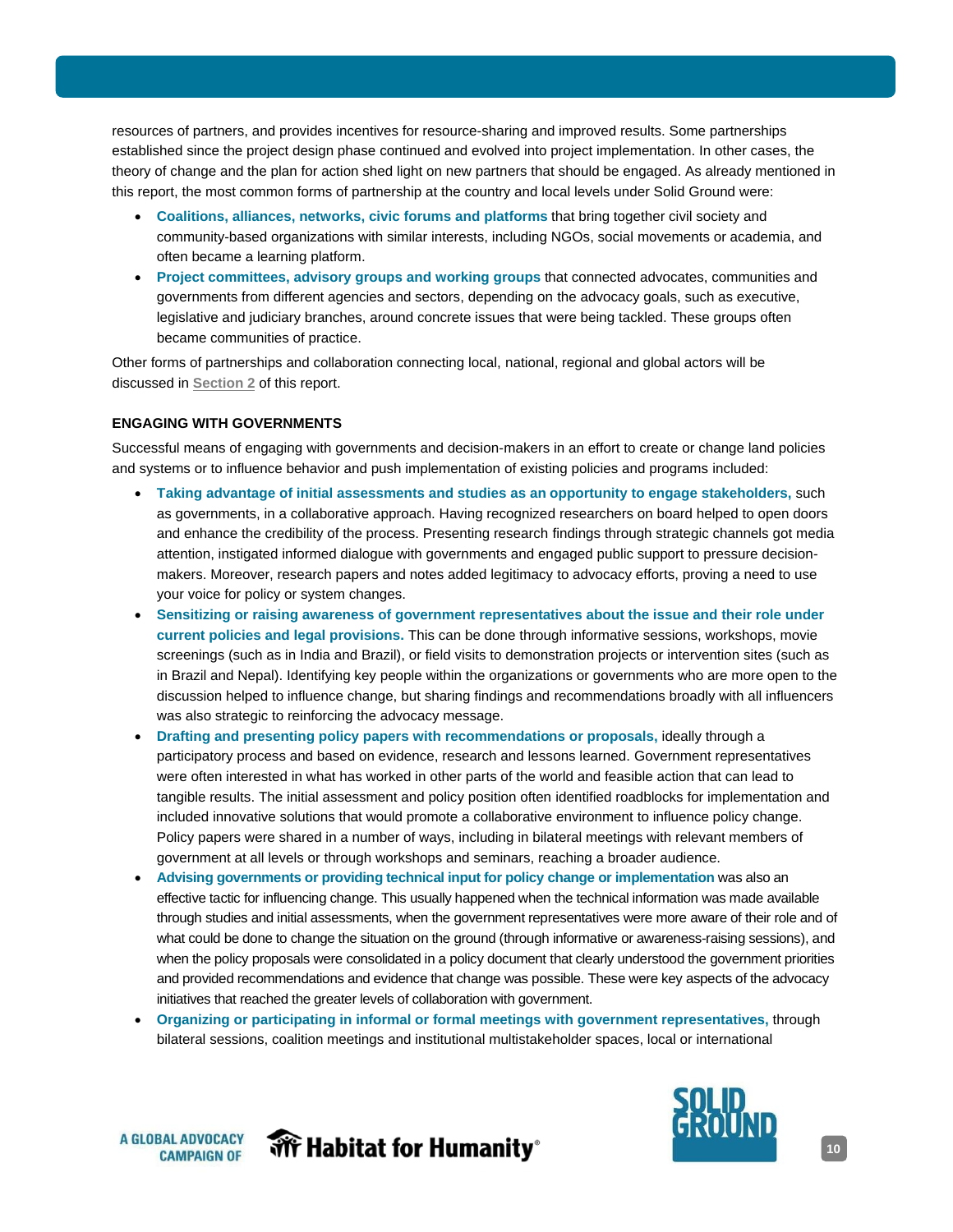conferences, and others. Important elements at this stage included ensuring that advocacy messages reflected a common vision of a network of partners and beneficiaries and finding ways to hold governments accountable for their actions and commitments — ideally in a nonconfrontational approach — in partnership with communities. Continued dialogue with governments is key to furthering advocacy work.

• **Taking advantage of technology-based systems to engage stakeholders, improving information flow among government agencies and communities.** Examples include a slum mapping database in Bangladesh and a GIS territorial information platform in Jamaica, detailed in the respective country case studies. This helped to reduce costs and improved systems, such as slum upgrading and land regularization, that was a key argument to discuss with governments.

#### **ENGAGING WITH COMMUNITIES**

Engaging with communities, including women and young people, increased their capacity and empowerment to access existing land policies and interact more efficiently with governments. Successful methods for engaging communities include:

- **Organizing communities** through block-level meetings in India, School of Women Leaders in Brazil and Bolivia, and community-based hubs in Jamaica, among others. Habitat for Humanity Zambia, for example, is implementing a methodology called **[study circles](http://solidgroundcampaign.org/blog/habitat-humanity-zambia%E2%80%99s-community-led-approach-increase-women%E2%80%99s-land-rights)**, which engages women and men to build consensus and raise consciousness of issues affecting the community, such as gender-discrimination, property grabbing, and lack of roads and infrastructure in informal settlements. The study circles provide a pulse on the community, which drives the policy or system changes proposed by Habitat and has increased women's participation in the community political spaces.
- **Action planning and power mapping with communities** provides a unique opportunity to identify and understand the issues and explore alternative solutions from the perspective of the community itself.
- **Door-to-door sensitization and distribution of informative material** on an individual's land rights or laws that they aren't aware of. For instance, in India, members of the Irula community were unable to access government programs, including land allocation and housing credit programs, because they lacked a "community certificate." Ensuring that community members were able to navigate the process to get these community certificates became one important step of Habitat India's advocacy efforts, with effects beyond their housing rights, contributing to their livelihood opportunities.
- **Providing specific training to community members,** such as training paralegals in Lesotho to help women write wills to ensure continued ownership of their land by family and avoiding opportunistic land grabbing, or training community enumerators in Jamaica to mobilize and educate communities while gathering local data. The work in Jamaica at the community level through the USAID-supported project Building Resilience and Capacities for Emerging Disasters, or BRACED, helped to create the **[BRACED Youth Media Team](http://solidgroundcampaign.org/blog/youth-center-reflections-youth-leader)** for young people living in the informal communities of Portmore. Through Habitat's Media for Social Change initiative, the young people acquired and improved skills in the areas of photography and videography, including everything from simple camera maintenance to on-set and post-production techniques. They were taught to use these new skills to tell the stories of their communities; to talk with community members, leaders and governments; and to gather information and share it back with the community.
- **Improving information flow between communities and governments.** This was very clear in the case of Jamaica, where the BRACED project helped to put a GIS system in place, allowing community members to participate more actively in the land regularization process as enumerators, avoiding multiple trips to the city center to follow up on the process, and ensuring the government database was constantly updated. This system can be replicated in other areas of the country. GIS platforms also were implemented in Dominican Republic, Haiti, Colombia, Bolivia, Brazil and Bangladesh.





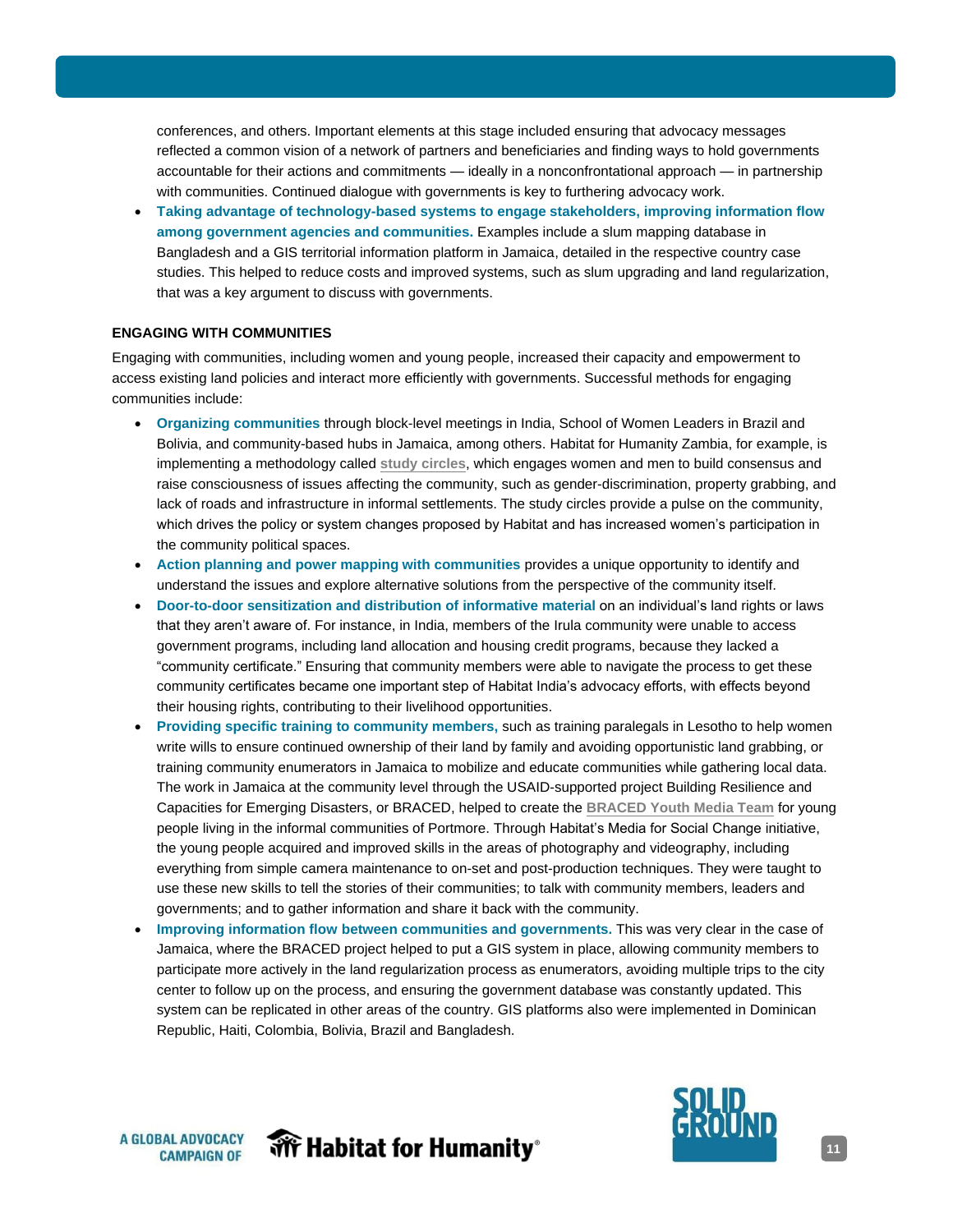#### <span id="page-11-0"></span>**BUILDING PUBLIC SUPPORT**

Building public support is an integral way of ensuring acceptance and promotion of your message. Successful methods for building public support throughout Solid Ground included:

- **Communications campaigns taking advantage of different media,** including TV, newspapers, blogs, social media, etc. In Lesotho, for example, the advocacy team got media attention and exposure from national TV and community radio and newspapers for its efforts to promote legal awareness of women's inheritance rights and policy messages.
- **Challenging stereotypes by combining storytelling with research findings and policy messages** improved sensitization and engagement. For instance, in Brazil, a feature-length documentary called *[Quem](http://solidgroundcampaign.org/blog/who-lives-there-documentary-about-families-facing-eviction) [Mora lá](http://solidgroundcampaign.org/blog/who-lives-there-documentary-about-families-facing-eviction)* (*Who Lives There* in English), showed how families evicted from their homes received no support from the government and sought shelter in vacant property in the city centers, contributing to ensuring the social function of land in densely populated cities. This started a series of dialogues with stakeholders that were not originally in touch with Habitat Brazil, such as the national and state public defense offices in different states, and strengthened the dialogue with students and academia.
- **Finding creative ways to convey your policy messages and raise the voice of those in need.** Catchy jingles and songs helped to change behavior in Cambodia, and Carnival demonstrations in Brazil touched with humor on serious issues like the slow pace of judges deciding on land regularization processes. The more creative, the better!
- **Online activities, such as webinars** on social rent and vacant property in Argentina, were also an important channel for positioning the issue and disseminating policy messages, engaging specific audiences such as young people, students and academics.
- In some countries, **working with volunteers was part of the advocacy strategy,** such as in Nepal through a Women Build Committee, and in the Asia-Pacific region through the Habitat Young Leaders Build.
- **Petitions** also were a tool of advocacy strategies in some countries, such as India and Brazil, serving mainly to identify potential supporters. In Brazil, Habitat **garnered over [3,000 signatures](http://solidgroundcampaign.org/blog/what-do-big-events-really-mean-country)** calling on the government to **[fairly compensate families](http://www.thisisplace.org/i/?id=fd7dbb27-0dc9-4151-a72f-9750e6f1e39a)** for their homes when relocating them in preparation of the Olympics.

#### **Country examples**

The following country examples further detail how Habitat organizations and country project teams designed and implemented land policy and advocacy efforts.

#### **ARGENTINA**

After a relevant a **[pilot project focused on](https://issuu.com/hphargentina/docs/alquileres_justos._soluciones_urban_0778b7de975e77) social rent in Buenos Aires**, Habitat for Humanity Argentina decided to advocate for government support to scale and replicate the pilot experience through social housing programs. Leveraging existing relationships with government agencies and with civil society organizations that were actively engaged in advocacy circles, Habitat Argentina conducted a baseline **[study focused on vacant property and](https://issuu.com/hphargentina/docs/estudio_hpha_cels_2018)  [social rent](https://issuu.com/hphargentina/docs/estudio_hpha_cels_2018)**. The findings were presented through a series of strategic meetings with local civil society and governments called Action LABs, in parallel with a series of webinars called Micro LABs, to promote informed dialogues with multiple stakeholders and to draw from experiences from across the region. The baseline study, the Action LABs and the series of Micro LABs informed the development of policy proposals and helped to establish a multistakeholder working group on the topic.

Since then, Habitat Argentina has strengthened its role as an expert on the topic and has been invited to participate in several government-led discussions. Acknowledging the recommendations from Habitat Argentina and partners, the national government is changing the way it measures vacant property throughout the country, and the





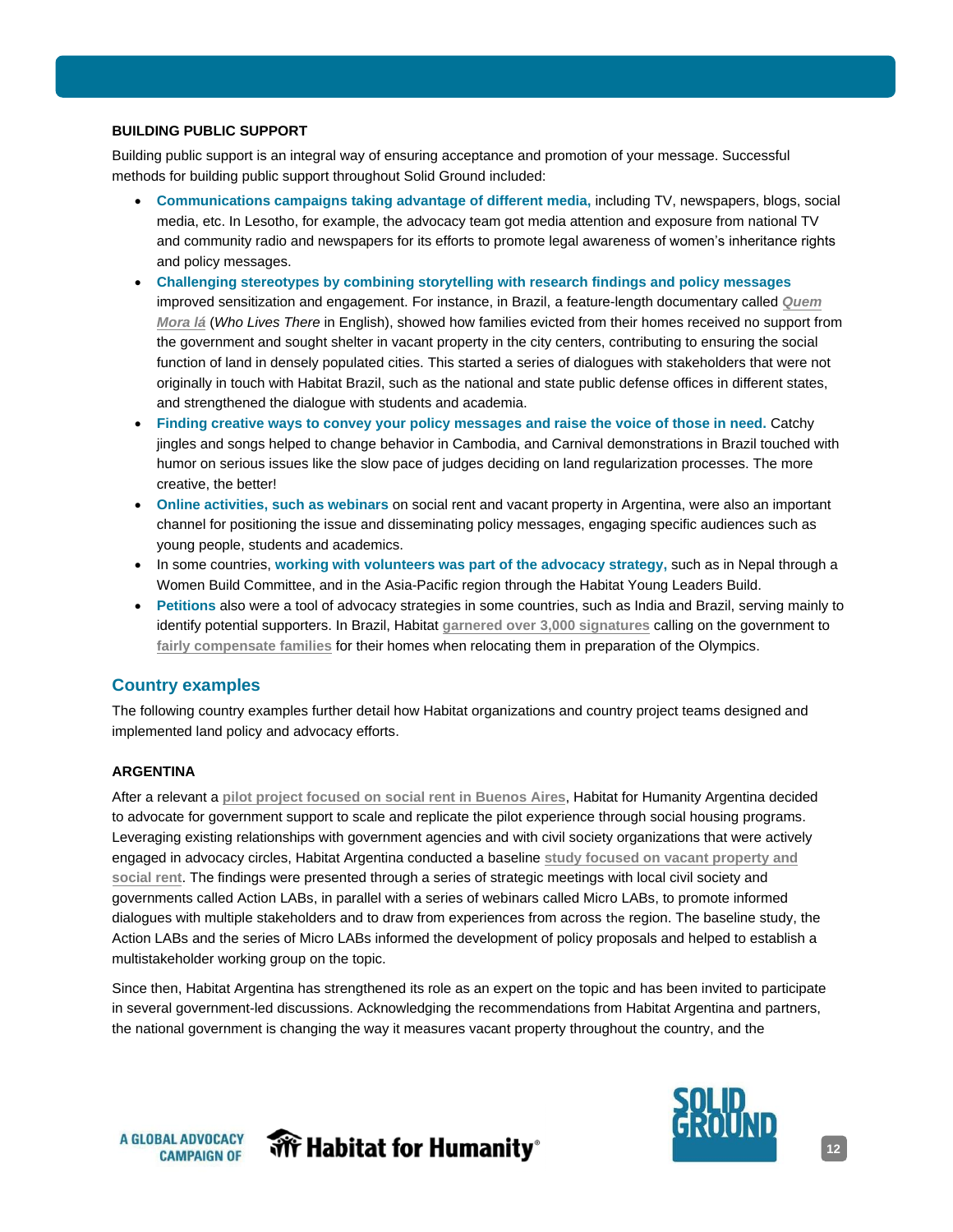government of Buenos Aires launched several programs to regulate the price of rent, standardize tenant agreements, and provide warranties and legal assistance for tenants. These advocacy programs opened new funding and collaboration opportunities with governments. For instance, Habitat Argentina has been invited by the national government to lead a program to adapt and replicate the assessments and policy proposals piloted in Buenos Aires for several cities across the country.

#### **SOUTH AFRICA**

Habitat for Humanity South Africa's advocacy methodology included the development of four extensive research papers investigating the ways in which informal settlement — or slum — upgrading processes and systems can be formulated to allow for extensive community involvement and capacity building to provide for final settlement consolidation. This approach emphasizes the role that intermediary organizations such as Habitat South Africa play in addressing poverty, economic growth and development, social cohesion and capacity constraints within the state. The convening of sector partners through the Practitioners Platform brought urban-sector specialists together to share their experiences, design collective responses and make inputs into policy.

Evidence and lessons learned through long-term programs were used to influence informal settlement upgrading and social development policies through engagement with policymakers, government officials and the private sector. Habitat South Africa was part of the consultant group that recognized the need for a new strategic response addressing the informal settlement upgrading strategy. Habitat South Africa developed the document *[Design and](https://app.box.com/s/pn8z9tpakiqiw76niseo149l8gv3vmq8)  [Tenure Options for Informal Settlement Upgrading](https://app.box.com/s/pn8z9tpakiqiw76niseo149l8gv3vmq8)* through the Informal Settlement Support Plan as part of a broader Informal Settlement Support Programme consisting of five chapters. Part of the strategy is to ensure funding for intermediary organizations like Habitat South Africa. The drafting process was accompanied by several training sessions to help municipalities build local capacity for implementation, and thus should be regarded as a system change as well. The Western Cape government adopted this new approach and committed to start upgrading 60 settlements based on this methodology. Habitat South Africa's advocacy work has impacted 88,440 people, which is a major advocacy breakthrough in Africa, and a result of an advocacy approach implemented for almost four years.

#### **INDIA**

Habitat for Humanity India **[works with the Irula tribes](http://solidgroundcampaign.org/blog/land-rights-deliver-increased-disaster-resilience-and-equality-irula-tribe)**, a historically marginalized community belonging to a lower caste and often denied access to public services. Through a government policy that restricted forest land use, the Irulas have been forced from their land and left to seek livelihood opportunities in areas prone to disasters. A great number of bonded laborers belong to the Irula tribes. There is a government provision that each state can allocate land for the marginalized tribes, but discrimination is embedded in all spheres of government and society; government authorities and decision-makers are usually from higher castes. The Irulas also lack legal knowledge about their rights, and some even lack their "community certificate," which is the first step to accessing government programs targeted to their population groups, including land allocation and housing programs.

Habitat India worked with a number of partners to organize Irula communities through block-level meetings and committees, including members of women self-help groups, opinion leaders and youth club members. Aiming to promote land allocation for Irula communities, these committees collected applications and relevant documents from the community and presented them to the local government to document and forward the resolutions to the district administration through the district forums. They also provided an avenue for the community to meet with district and state governments officials regarding land issues. In parallel, Habitat India worked to sensitize government representatives and decision-makers in several departments, through a series of meetings, a movie screening and a Charter of Demands with policy recommendations.



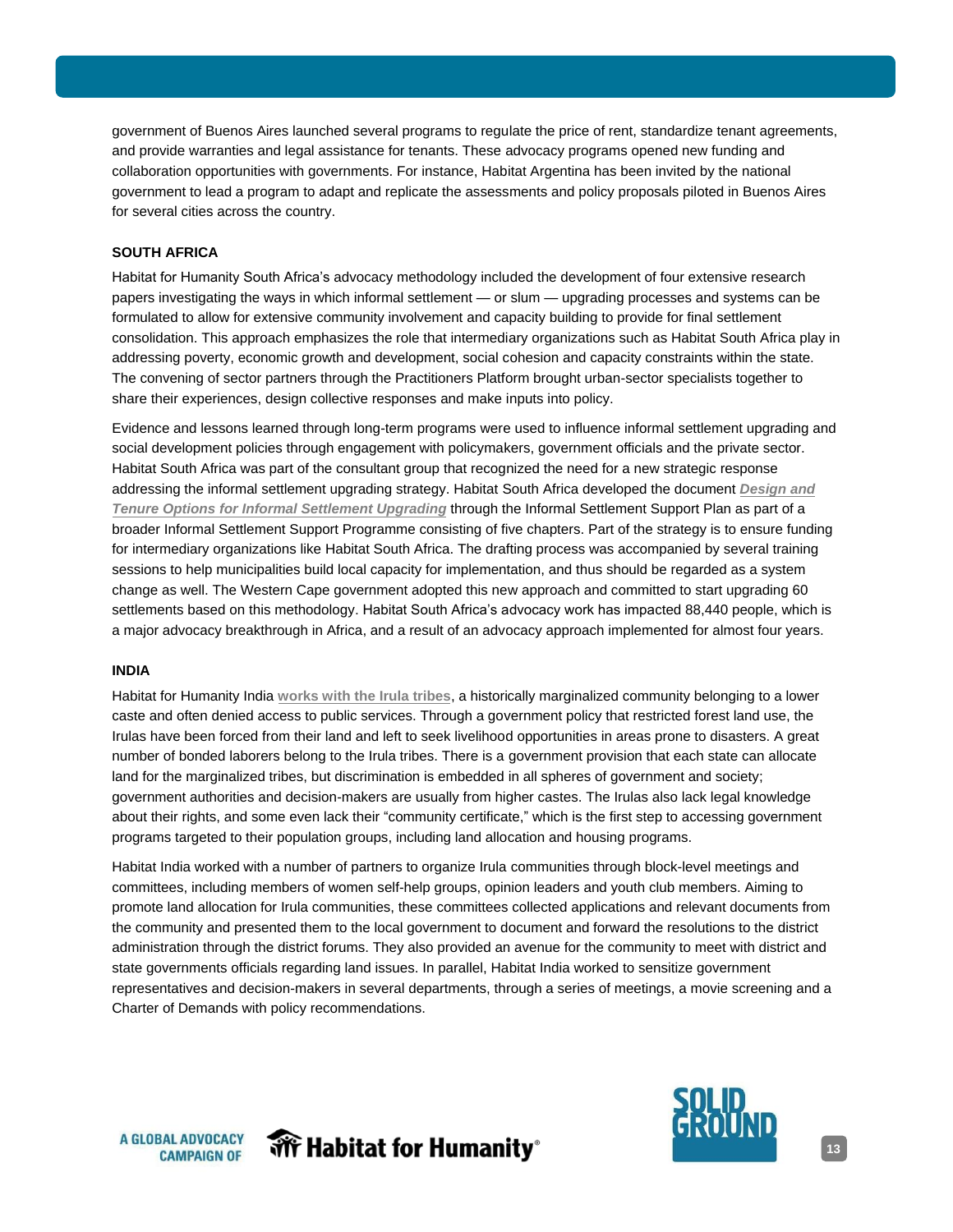# <span id="page-13-1"></span><span id="page-13-0"></span>**Section 2: Global advocacy methodologies**

Policy and advocacy initiatives happening under the Solid Ground campaign at the local and national levels are being complemented by regional and global efforts. This section focuses on the advocacy efforts of staff members at the regional offices and the global advocacy team, which includes colleagues in the Government Relations and Advocacy office in Washington, D.C., and advocacy managers. It explains how these efforts supported developing network capacity and influenced policy debate at the global level.

#### **Developing network capacity**

To achieve successful policy influence at the global, multinational, national and local levels and enforce implementation to directly improve access to land for shelter for 10 million people, Solid Ground is committed to building capacity within the Habitat for Humanity network to lead and execute advocacy campaigns and bring in new supporters through an increased public profile, including as an expert on housing and land policies. Through Solid Ground, the global advocacy team worked to develop network capacity in several ways, mainly through trainings, learning exchanges, and knowledge production and dissemination.

#### **TRAININGS AND LEARNING EXCHANGES**

The training and learning activities promoted by the global advocacy team include:

- **Online trainings and peer-learning exchanges,** such as webinars and online discussions. One example is the series of network learning calls organized by the global advocacy team in Washington, D.C., on each of the Solid Ground subthemes. These calls provided a platform for cross-regional sharing and learning. In each call, selected Habitat national organizations were invited to present their work and lessons from practice and learn from one another, while the regional and global staff helped to connect these local efforts and impact with Habitat for Humanity's global commitments and other global frameworks, such as the Sustainable Development Goals and the New Urban Agenda.
- **Face-to-face trainings and knowledge exchanges,** such as the **[Global Learning Exchange on Land](http://solidgroundcampaign.org/landconf2017)** held before the 2017 World Bank Land and Poverty Conference in Washington, D.C. Hosted by Solid Ground and the Civil Society Cluster of UN-HABITAT's Global Land Tools Network, or GLTN, the learning exchange provided a relevant overview of the concepts and terms related to land tenure, highlighting the interface between land and housing advocacy. It also presented a wide range of land tools that can be implemented at the national and local levels, such as the Secure Tenure Domain Model, or STDM, developed by GLTN, and the Mobile Applications to Secure Tenure, or MAST, developed by USAID. The Global Learning Exchange and the Land and Poverty Conference together provided a venue for knowledge exchange, networking and potential consensus-building through the promotion of evidence-based approaches to land governance.
- **Regional trainings** also were held, such as in the Latin America and the Caribbean and Asia-Pacific regions. In Asia-Pacific, a training focusing on **[Strengthening Land Tenure Security for](https://www.aphousingforum.org/event/4f8a7b00-ddfe-47dd-9913-8f0cb8717f0d/websitePage:ff0ce50c-c5cf-4115-bb8b-214e1a963ecf) Disaster Resilience** was held during the Asia Pacific Housing Forum in September 2019. The region also hosted the Asia-Pacific Learning Exchange on Land: **[Strengthening Land Tenure Security for Urban Poverty Reduction](http://solidgroundcampaign.org/aplearningexchange)** in Manila, Philippines, in November 2017. Land-related challenges and opportunities in the region were discussed, including strategies to address the challenges currently faced by civil society organizations and new ways to share knowledge and collaborate among the cluster members to advance individual and collective goals. The conference also highlighted several lessons from multistakeholder engagement. <sup>4</sup> Another approach to promote multistakeholder engagement involves Action LABs, eight of which were hosted and implemented by

<sup>4</sup> Katz et al. (2018) *Multi-Stakeholder Engagement to Increase Access to Land for Housing: Case Studies through the Solid Ground Campaign.* 2018 World Bank Conference on Land and Poverty.





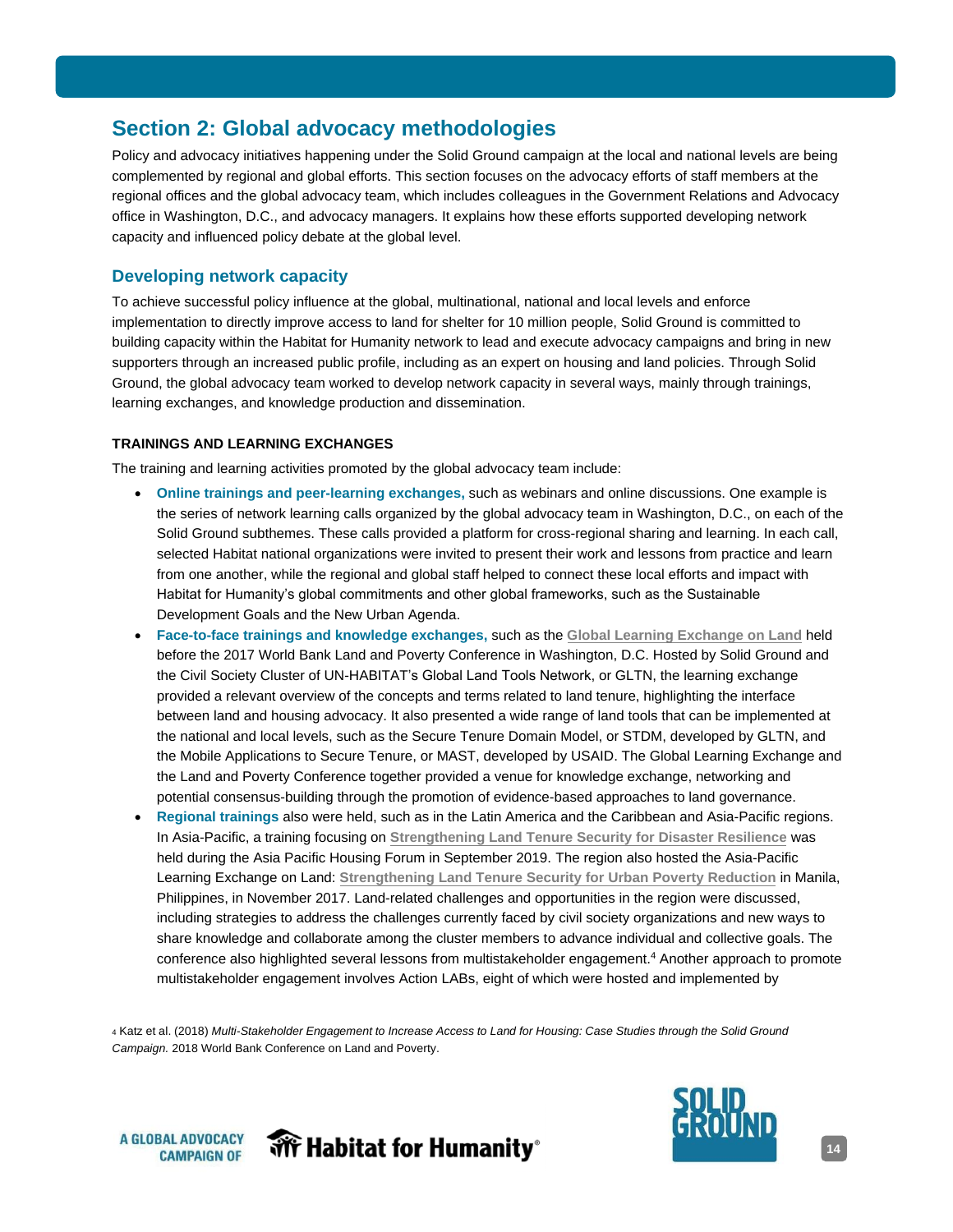Habitat for Humanity in Latin America and the Caribbean. **[Action LABs](https://www.suelourbano.org/labs-suelo-urbano/)** are knowledge exchange and evidence-based advocacy approaches to build the capacity of multiple stakeholders toward changes in land policies, systems and practices. In alignment with responsible governance frameworks and sustainable development agendas, the Action LABs gather experts and representatives from governments, civil society, grassroots organizations and communities, academia, and the private sector to design collaborative action plans, building on lessons and evidence, and promoting innovation and co-creation. The Action LABs methodology combines online and face-to-face meetings, usually through three steps:

- An initial assessment of the issue, actors, context and previous experiences that can clarify the local challenges and barriers and shed light on innovative policy solutions. This initial phase culminates in a series of online meetings, forums or webinars, through which partners can share opinions, recommendations, successful experiences and innovative solutions around land issues and tools
- Convening key stakeholders face-to-face over two or three days to promote intensive dialogues and collaboration in drafting policy proposals informed by evidence and lessons learned.
- Engaging partners through the implementation phase, with Habitat for Humanity and other partners offering support, following up, and encouraging implementation and documentation.
	- $\circ$  In Bolivia, for example, the Action LABs focused on social rent policies as an alternative method of ensuring tenure security for the most vulnerable groups living in cities. In a collaborative environment, government representatives were enthusiastic to learn from experiences implemented in other countries, leading to improvements in policymaking and decision-making.
	- In Argentina and Brazil, the Action LABs focused on the paradox of having so many vacant and underused properties in city centers while so many families lack adequate housing. In these two countries, the Action LABs highlighted an emerging policy issue in the region and are helping to advance regional dialogues and practice around the **social function of land**, a key concept of the global frameworks toward sustainable development, such as the Sustainable Development Goals and the New Urban Agenda, still lacking proper implementation.
- Solid Ground also ensures the access of Habitat network members to **external training opportunities** convened by other organizations, such as the yearly **[LANDAC Conference and](http://solidgroundcampaign.org/blog/landac-annual-international-conference-land-governance) Utrecht Summer School**, attended by several network members.

#### **KNOWLEDGE PRODUCTION AND DISSEMINATION**

The global advocacy team supported the development and dissemination of important knowledge products to serve both as a thematic reference and as an advocacy tool for the network. These include:

- **Thematic documents** such as the **[issue briefs](https://drive.google.com/open?id=1fh8vyX6lhb_qhz5n-qsqCpGSHiSMhpf-)** on each of the Solid Ground subthemes, including a theoretical review on the issue, Habitat's approach to addressing that issue, and examples of work that has been conducted in different countries. The issue briefs provided a thorough and comprehensive research document to the network and can be seen as helpful policy and advocacy tools that link to each subtheme, have examples from the country level, and have the principles of policy related to the subtheme.
- **Country documents** such as periodic reports, blogs and conference articles to showcase local efforts and their impact to a broader audience. For example, Habitat's Asia-Pacific area office supported a number of conference articles and presentations at the World Bank Land and Poverty Conference on Cambodia, Philippines and India.
- The global advocacy team also provided technical support in the development of several **local studies** carried out at the country level, such as the study on rental and vacant property in Argentina and the study on women's access to land and housing in Lesotho.



**Wr Habitat for Humanity**®

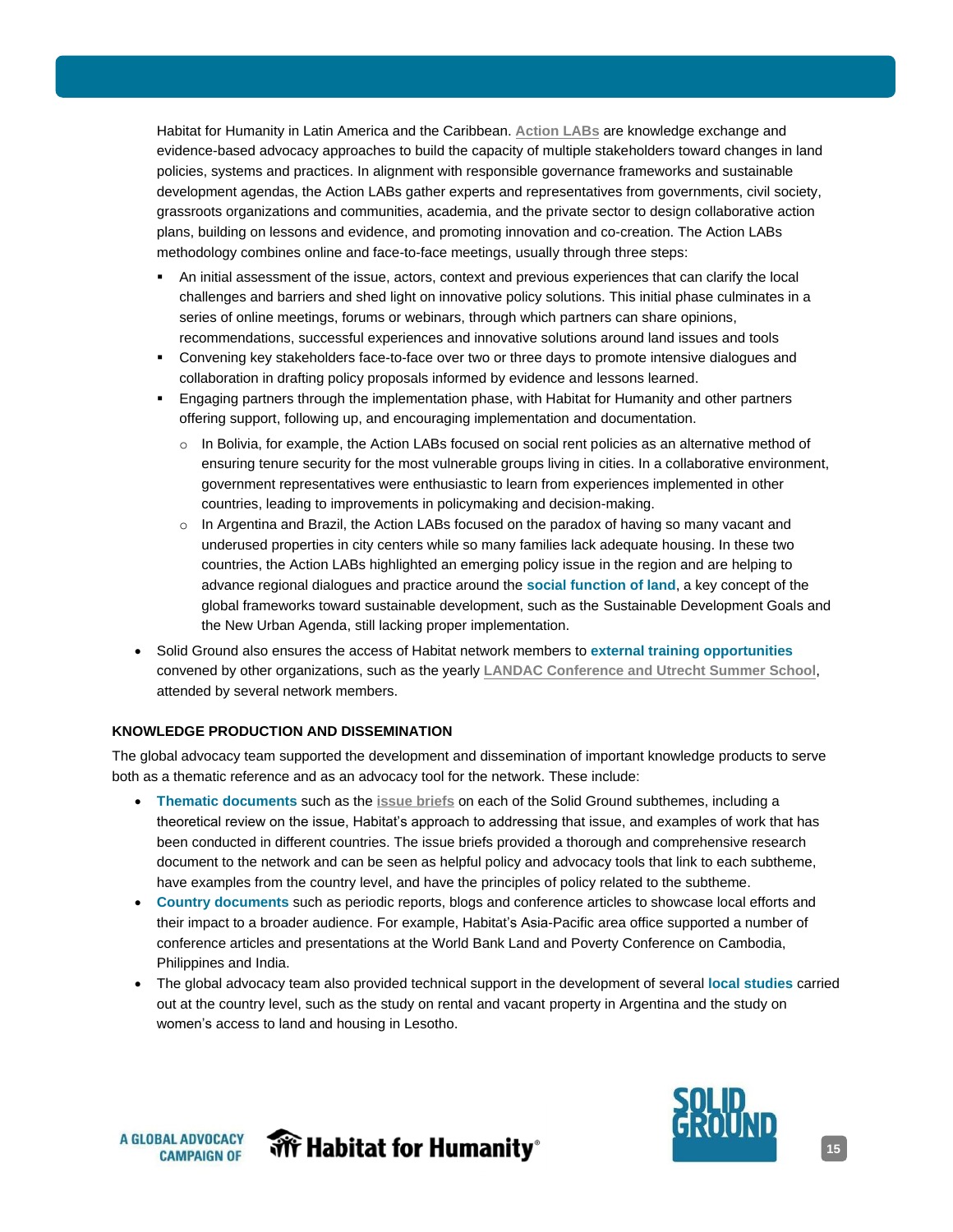- <span id="page-15-0"></span>• Other interesting ways to produce knowledge in a collaborative way were explored. For example, in the Latin America and Caribbean region, an **online discussion** on urban land conflicts gathered contributions from 28 experts in 12 countries to reveal the main forms of land conflicts and evictions occurring in the region, the root causes of such conflicts, and the potential guidelines for action. The **[final report](https://www.suelourbano.org/wp-content/uploads/2017/08/2017-report-urban-land-conflicts-suelo-urbano_spread.pdf)** compiled these contributions and connected the regional with the global discussions. It influenced the Land and Conflict Coalition led by UN-HABITAT's Global Land Tools Network to include the perspectives of Latin America and the Caribbean in their global discussions and to raise awareness among the coalition members of the land conflicts happening outside peace-making and humanitarian contexts. Other examples include the **baseline assessments** produced to start the Action LABs, detailed earlier in this report, and the **event reports** produced afterward with input from the various experts who participated in the sessions.
- **Policy documents** and summaries were also important knowledge products that framed Habitat for Humanity's work in a broader context.

Disseminating such knowledge products and relevant information was done both online and face-to-face:

- Providing regular content through monthly updates and a quarterly newsletter, complementing the campaign **[microsite](http://solidgroundcampaign.org/)** and **[blogs,](http://solidgroundcampaign.org/blog)** has been an important means of gathering and sharing information about country, regional and global efforts, serving as a reference and inspiring the network.
- In Latin America and the Caribbean, a regional web portal for Solid Ground, **[Suelo Urbano](http://www.suelourbano.org/)**, was created, translating some of the contents from the English website into Spanish and Portuguese and disseminating knowledge in other ways, such as the open library, online forums and webinars.
- The global advocacy team also supported showcases of local efforts and impact in international spaces, including global conferences like the World Urban Forum, the World Bank Land and Poverty Conference, or the U.N. High-Level meetings. On one hand, promoting local representation in these global events helped to connect Habitat national organizations with potential partners and donors, and exposed them to trends, innovations and recognized best practices in the sector. On the other hand, ensuring local perspectives and voices were present in such global, often disconnected settings, enhances the discussions with real experiences and demonstrates Habitat's deep knowledge and expertise in the places where they work.

#### **Influencing global and regional dialogues and agendas**

The global advocacy team sought to influence global and regional agendas through various efforts, such as promoting multistakeholder engagement, participating in strategic global spaces, and building public support at the global level. Global and regional efforts also can have an influence on local and national policies and systems.

#### **PROMOTING MULTISTAKEHOLDER ENGAGEMENT**

Organizing regional conferences was one important way the global advocacy team promoted multistakeholder engagement to influence development agendas and dialogues under Solid Ground. For example, the regional conference led by Habitat Europe, Middle East and Africa, **[Partnership for Action: Improving Land Governance](http://solidgroundcampaign.org/partnershipforaction)  [and Management in Africa](http://solidgroundcampaign.org/partnershipforaction)**, presented the opportunity for stakeholders from multiple sectors to come together to explore approaches to land governance toward inclusive and sustainable development. The conference was convened under the umbrella of Solid Ground and the GLTN's Urban Civil Society Organization Cluster, in partnership with Namibia University of Science and Technology, or NUST; the Habitat International Coalition, or HIC; the Huairou Commission; and Slum/Shack Dwellers International,or SDI, also engaging representatives from the Pan-African Parliament. It was one of the first events of its kind in the African region. Policy papers and a conference report were produced after the conference and have become useful knowledge products for the network.



**Wr Habitat for Humanity**®

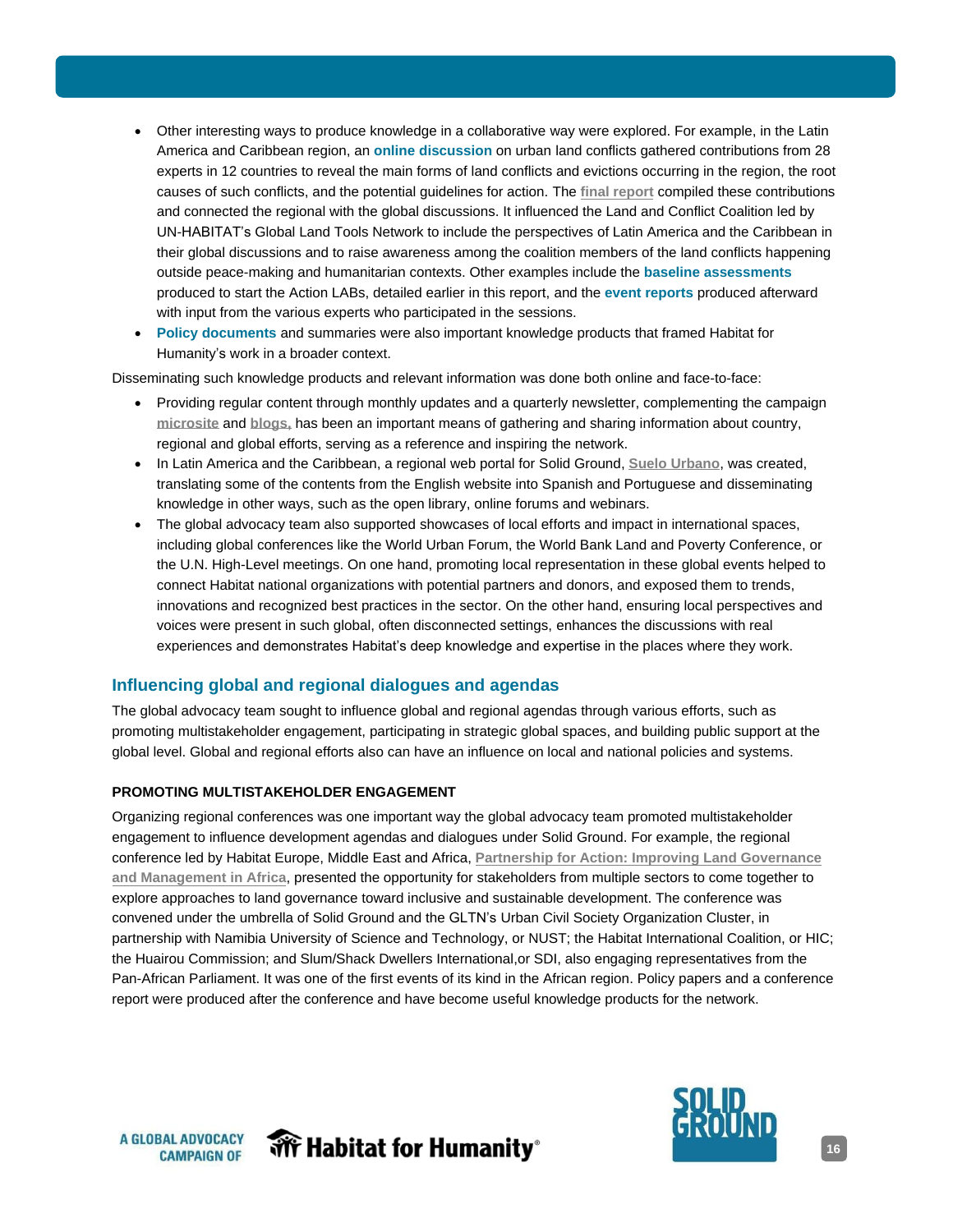For Habitat national organizations, this regional conference provided not only an opportunity to share and learn from their unique contexts, but also a key moment to strengthen relationships with invited guests from their own countries and to engage with potential partners. For example, Habitat Lesotho found the conference served as a means of overcoming the challenge of convening local stakeholders, allowing working groups and an advisory committee to be established. Representatives from government, academia and civil society gathered after the conference and were able to strategize and build a common advocacy agenda to address gender- and land-related questions. The networking during the conference also triggered an opportunity to implement the Gender Evaluation Criteria in the country, a land tool designed by UN-HABITAT's GLTN to assess whether land laws and policies are responsive to the needs of both women and men and to identify pathways for bringing about improvements.

Other examples of regional multistakeholder events led by Habitat for Humanity under Solid Ground were the **[III Latin](https://www.uhph.org/en/forum)  [American and Caribbean Housing Forum](https://www.uhph.org/en/forum) on Housing and Habitat**, held in Santo Domingo, Dominican Republic, in June 2019, and the **[Asia-Pacific Housing](https://www.aphousingforum.org/event/4f8a7b00-ddfe-47dd-9913-8f0cb8717f0d/summary) Forum**, held in Bangkok, Thailand, in September 2019.

Yet another example is the establishment of **Urban Housing Practitioners' Hubs**, or UHPHs, in partnership with Cities Alliance. The UHPHs are knowledge platforms that bring together multiple stakeholders such as national and local government authorities, civil society organizations, financial institutions, private-sector groups, multilateral agencies and academia to exchange, disseminate and promote innovation around housing. The effort started in Latin America and the Caribbean in 2016, and is now being replicated in Asia and the Pacific because of the great interest of stakeholders. In terms of advocacy, the UHPHs are becoming important spaces for interaction between civil society and governments in a collaborative approach, to improve the effectiveness of the region's housing ecosystem and its synergy with adjacent sectors such as urban planning and community resilience and with global crosscutting themes such as gender and climate change.

#### **PARTICIPATING IN STRATEGIC GLOBAL/INTERNATIONAL SPACES AND POLICY DISCUSSIONS**

Solid Ground provided a clear focus and goals — and local evidence — for Habitat for Humanity to engage in various coalitions, platforms and forums at the global, regional, national and local levels. This has been key to presenting Habitat's positions, to networking, to building knowledge and to helping shape policies and processes in support of housing and land. One key example of such engagement was the preparatory process toward Habitat III, the United Nations Conference on Housing and Sustainable Urban Development. Through advocacy on security of tenure and the continuum of land rights in preparatory meetings, regional forums, national government thematic meetings and U.N. venues, the global advocacy team successfully influenced the main outcome of the Habitat III conference — the New Urban Agenda — to include 3 of our 4 policy priorities: housing, secure land tenure and community-led development. In October 2016, at Habitat III in Quito, Ecuador, Habitat for Humanity also committed to helping over 200 million people gain access to adequate shelter by 2036.

An important element of Habitat for Humanity's participation in global dialogues and spaces, as mentioned earlier in this report, is a constant effort to bring local evidence and local staff members to international gatherings, not only to build the capacity of local network members, but also to strengthen Habitat's global voice, showing that Habitat's global messaging and positions are informed by practice and evidence, building on country work around the globe. One example of how Solid Ground promoted local-global collaboration happened at the U.N. High-Level Political Forum on Sustainable Development in 2018, where governments were providing progress reports on their implementation of Sustainable Development Goal 11, which focuses on ensuring cities and human settlements are inclusive, safe, resilient and sustainable. While Habitat for Humanity **[submitted a statement](http://solidgroundcampaign.org/blog/statement-habitat-humanity-2018-high-level-political-forum)** calling on all stakeholders to work together to help create an enabling environment and establish urban policies that prioritize affordable housing, secure land tenure and community-led development, a representative from the BRACED project led by Habitat for Humanity Jamaica presented local evidence of change through advocacy at the SDG 11 plenary

**A GLOBAL ADVOCACY CAMPAIGN OF** 

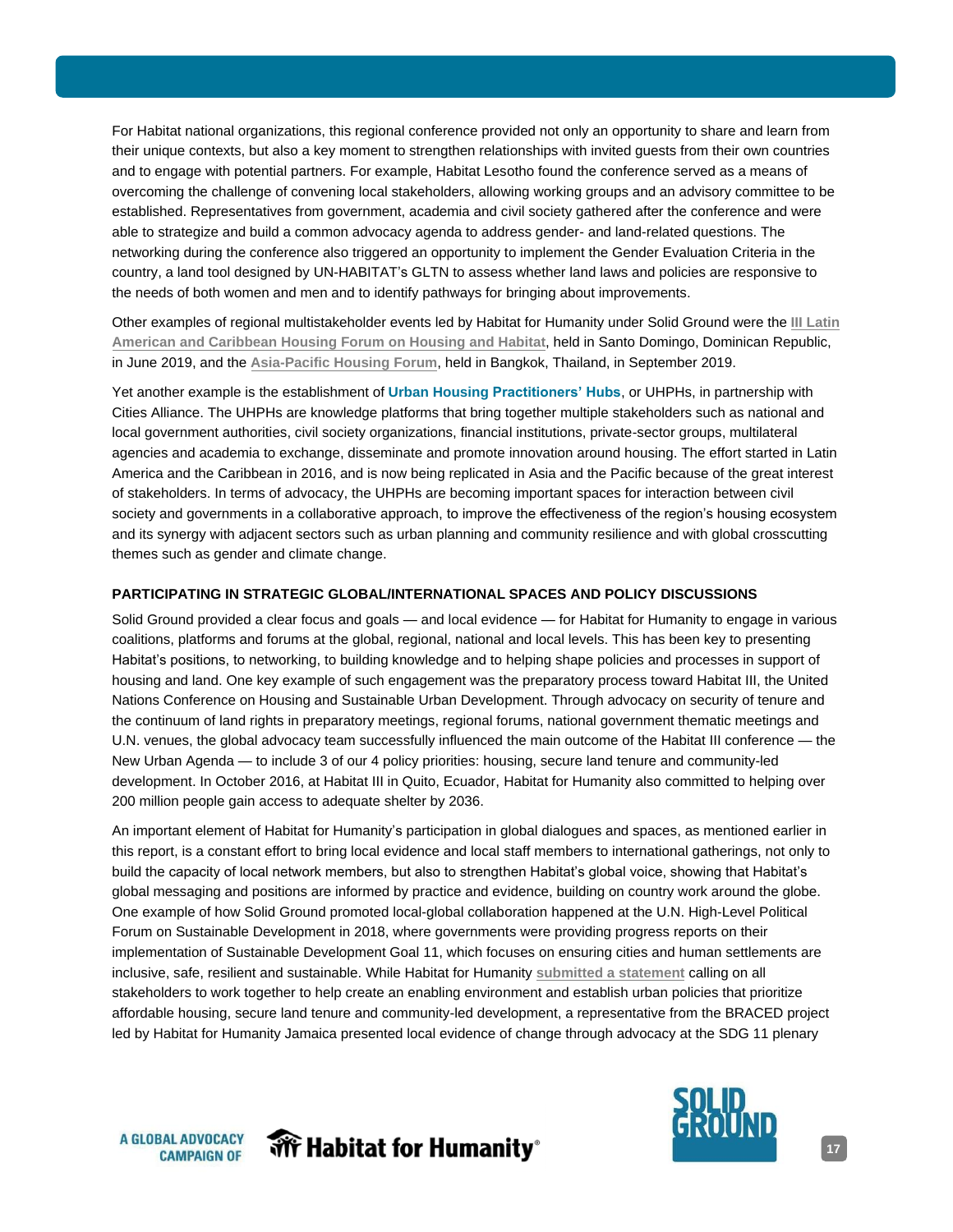discussion focusing on the success of the BRACED project in training and empowering communities to increase disaster resilience.

Collaboration between country and global teams was also a strong advocacy tactic for influencing international policies, such as the work of Habitat for Humanity's Europe, Middle East and Africa area office toward the new European Union African, Caribbean and Pacific Partnership Agreement. The global advocacy team drafted a **[policy](http://solidgroundcampaign.org/sites/default/files/euacpagreement.pdf)  [document](http://solidgroundcampaign.org/sites/default/files/euacpagreement.pdf)** with Habitat's recommendations for placing housing at the center of achieving development outcomes in the African, Caribbean and Pacific regions. The policy document was shared in Brussels, Belgium, to members of the European Parliament, Commission and Council and with high-level policymakers in some African countries. The highlight of this advocacy effort resulted in a workshop, at the invitation of the Romanian government during its EU presidency and in collaboration with Cities Alliance, in which Habitat Europe, Middle East and Africa presented to the policy officers of the 28 EU member states at the European Council ACP Working party in Brussels. Habitat for Humanity Malawi joined Habitat for Humanity International's advocacy efforts to influence global development discourse to reach out to the Malawi government and share the policy document with it. As the negotiations continue, Habitat for Humanity International has drafted an **[additional policy paper](http://solidgroundcampaign.org/sites/default/files/habitat_for_humanity_international_policy_recommendations_for_euacp_partnership_agreements_0.pdf)** to support the inclusion of land and housing in the Africa-EU agreement. As negotiations are ongoing, there is evidence that Habitat's recommendations are being incorporated into the text, recognizing the importance of housing and land to achieve sustainable development. By influencing this new agreement, advocacy efforts under Solid Ground may have an impact on the EU development funding priorities for 79 ACP countries in the next 15 years.

More and more, Habitat for Humanity has been invited as a knowledge leader to participate in global spaces. One recent example was the invitation to participate in the UN-HABITAT Assembly: Business Leaders Dialogue. In a session titled Partnering for Bankability: Turning Investors into Financiers, Habitat for Humanity had the unique role of providing the critical voice of civil society in discussions about government policies toward private investments in urban areas, real estate, affordable housing, urban infrastructure and other topics. Habitat for Humanity was elected to co-chair the civil society partner constituent group of the General Assembly of Partners, or GAP, a U.N.-recognized platform toward Habitat III, through which Habitat for Humanity successfully advocated before the member states to reflect secure tenure and affordable housing finance in the New Urban Agenda. Habitat for Humanity's successful participation led to an invitation to be an adviser in a stakeholder engagement platform for the U.N. Office of Disaster Risk Reduction, which held its first stakeholder forum at the U.N. Global Platform for Disaster Risk Reduction. Habitat for Humanity was elected to be co-chair with Slum Dwellers International, representing the GLTN's Urban Civil Society Organizations Cluster to the steering committee. This puts Habitat in a unique position to provide leadership and engage with UN-HABITAT, member states and other advisers concerning the future direction of the GLTN.

#### **BUILDING PUBLIC SUPPORT AT GLOBAL AND REGIONAL LEVELS**

As in the country and local levels, building public support is an important aspect of Habitat for Humanity's advocacy work at the regional and global levels.

Through the **[Build Solid Ground](http://solidgroundcampaign.org/blog/partners-european-union-countries-build-solid-ground)** project, a Development Education and Awareness Raising grant financed by the European Union, 14 project partners across seven countries are disseminating campaign messaging as a means to inform, educate and engage EU citizens about global issues related to SDG 11: housing, urbanization and land rights. Project partners launched extensive mass communication campaigns, reaching 1.5 million people in the first year, using both traditional and online media in addition to public advertising and participation at creative events. It can be challenging to attract a wider audience with topics related to housing and land rights from the global perspective, particularly in countries with well-established property rights, policies and institutions. For this reason, the Build Solid Ground project began by using creative avenues to share insights into the risks and challenges communities living in informal settlements experience. One such avenue was **[a video](http://vimeo.com/262430849)** produced by Habitat for

**A GLOBAL ADVOCACY CAMPAIGN OF** 



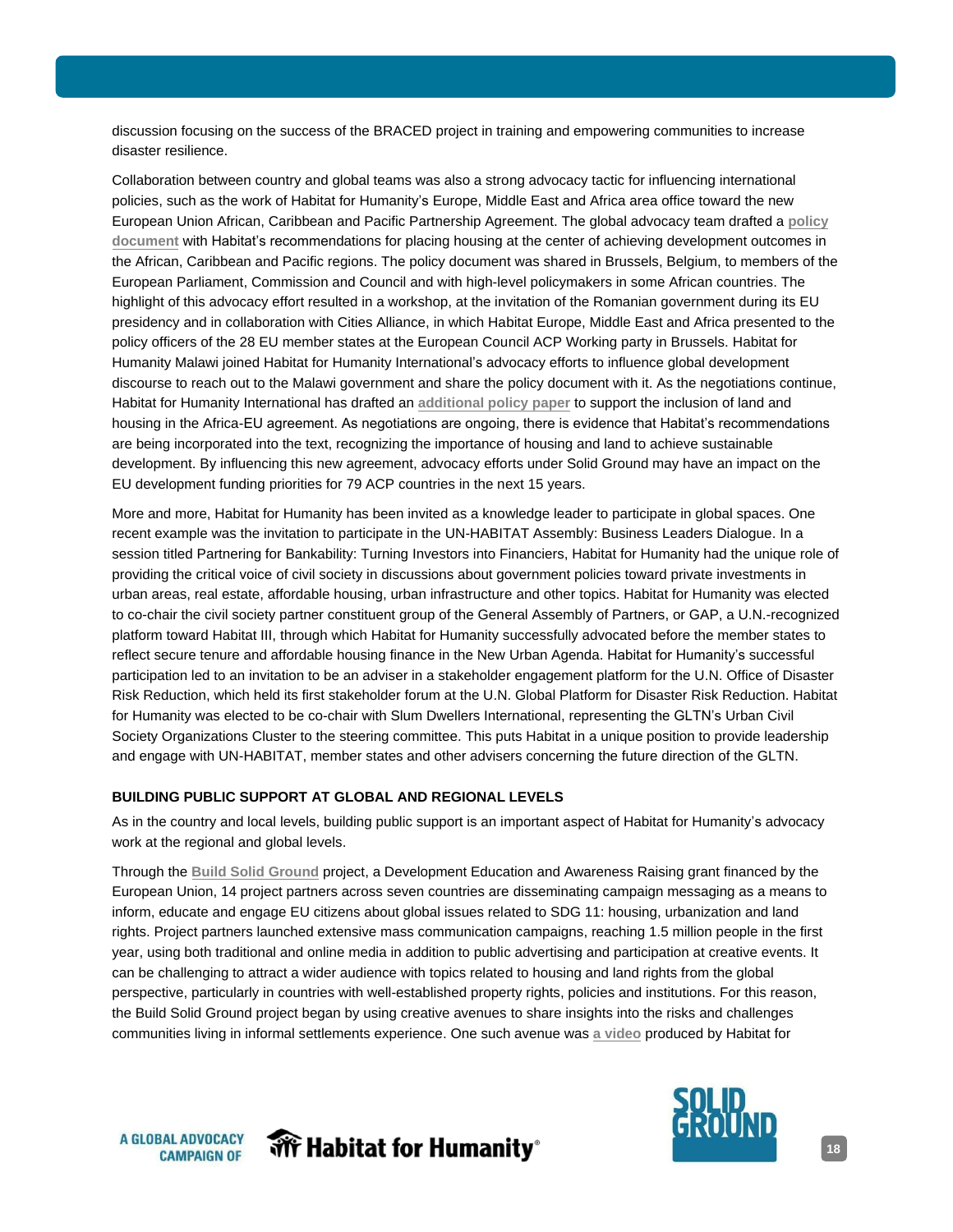Humanity Great Britain. Since Build Solid Ground launched, nearly 6,500 Europeans – primarily university students, civil society organization members, local authorities and corporate workers – participated in a variety of learning events led by the project partners, which are crucial for building critical understanding about SDG 11 and housing. Further, more than 900 EU citizens have volunteered for trips aimed at building or renovating houses in partnership with vulnerable families in non-EU countries.

Understanding that changing the underlying policies and systems is critical to long-term improvements of the global housing situation, our advocacy managers and experts from Habitat for Humanity Europe, Middle East and Africa took advantage of the current negotiation process around the European Union-Africa, Caribbean and Pacific States Agreement and attended several meetings with EU and national policymakers in Brussels, as already mentioned in this report. Policy papers and participation in events highlighting this and other policy priorities have been a key part of Build Solid Ground, and in the third and final year a petition will give a public face to – and an opportunity for EU citizens to participate in – its advocacy efforts, using increased visibility to enhance the accountability of policymakers to support global development.

The **[Urban Thinkers Campuses](http://www.worldurbancampaign.org/habitat-humanity-international-urban-thinkers-campus-asia-and-pacific-creating-platform)**, or UTC, organized by Habitat for Humanity in the Asia-Pacific region were another example of activity contributing to building public support, particularly among young people. As an initiative of UN-HABITAT conceived as an open space for critical exchange between urban actors toward urban transformations, the UTCs held in the Philippines and Thailand discussed topics from housing as a key to sustainable growth to young people's perspectives on housing. The UTCs brought together participants from government institutions, civil society, academia, the private sector, financing institutions, and multilateral organizations to provide wide-ranging perspectives from across the region and beyond.

Leveraging the global component of the campaign was critical in supporting and reinforcing local, national and regional public support initiatives. Solid Ground led communication strategies with global reach through online petitions, social media campaigns, newsprint, interviews, videos and regular blogs to highlight the issues of the campaign. As a partner for Devex's New Urban Agenda campaign, Habitat for Humanity helped create thoughtful and engaging content that amplified the conversation around the New Urban Agenda in the lead-up to Habitat III, which reached over 85 million unique users through social media and over 459 million impressions of the whole campaign. Habitat's global advocacy team was able to leverage the media partnership with Devex alongside a public petition to support our direct advocacy efforts to influence the New Urban Agenda. Using paid and network promotion of the petition, 35,000 people joined us in calling on U.N. member states to include our four key priorities – housing, secure land tenure, community-led development, and specific and accountable measures – in the New Urban Agenda.



**Wr Habitat for Humanity** 

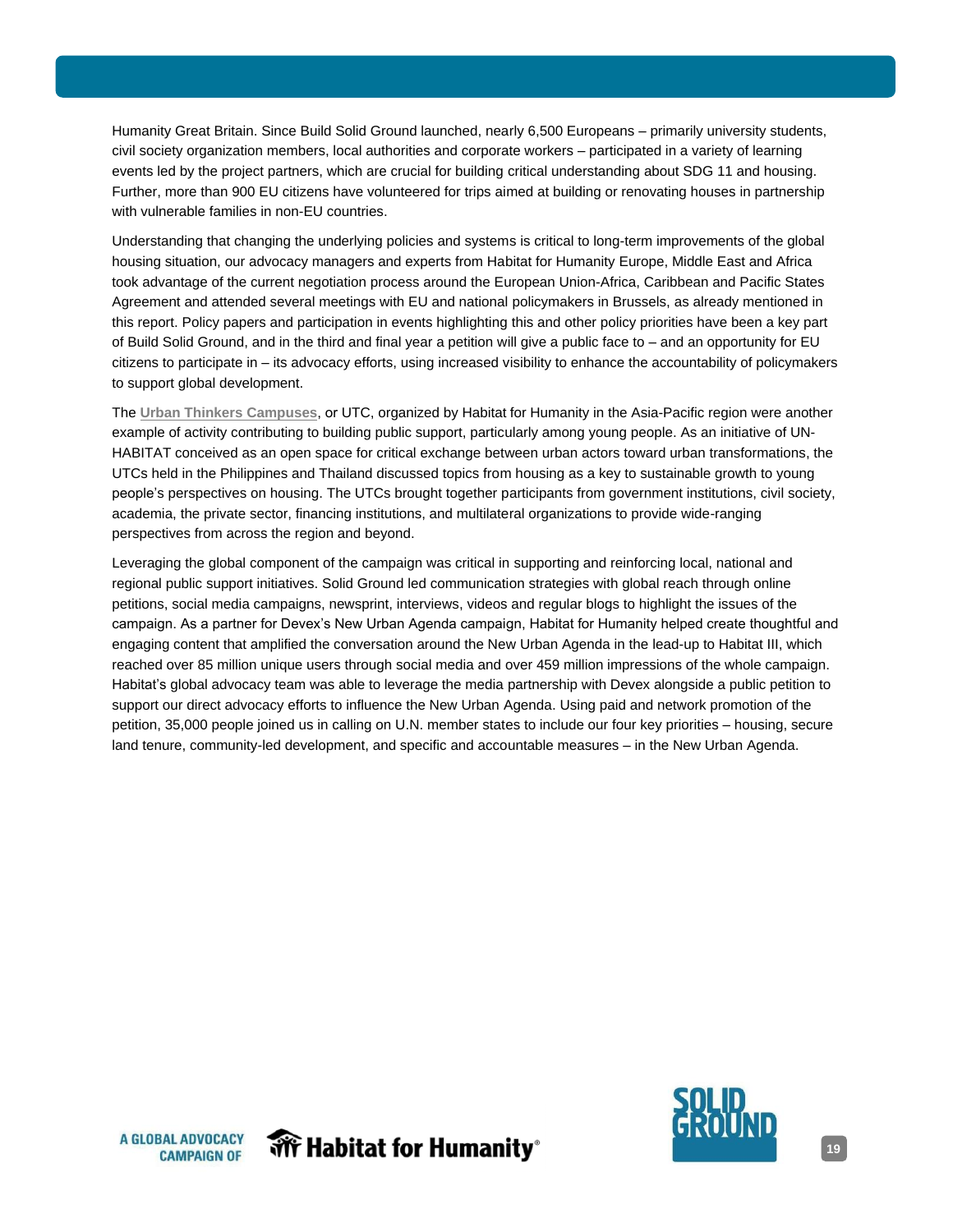# <span id="page-19-0"></span>**Section 3: Successes and impact**

Solid Ground had two main goals. The external, overarching goal was to reform and strengthen implementation of policies and systems to improve access to land for shelter for 10 million people. Meanwhile, the main internal goal was to build the capacity of the network and partners to conduct advocacy campaigns and bring in new supporters through an increased public profile.

#### **Policy and system changes**

As a result of multiple efforts in various spheres of influence and directions, Solid Ground to date has helped to improve access to land for shelter for over 3 million people. Because of the long-term nature of advocacy work, and through the foundation built by Solid Ground, advocacy outcomes and wins will continue to be realized long beyond the campaign, moving the world much closer to a place where everyone has a decent place to live.

Signs of change in policies and systems related to the Solid Ground advocacy efforts include:

- Habitat for Humanity influenced **new policies or policy implementation** related to land and housing, such as the Strategy and Methodological Guidelines for Informal Settlement Upgrading in Western Cape Province, South Africa; the implementation of the Social Land Concession in Cambodia; and the implementation of presidential proclamations relating to secure tenure and informal settlements in the Philippines, as already mentioned in this report. Another example comes from **[Honduras](http://solidgroundcampaign.org/blog/habitat-humanity-honduras-celebrates-land-and-housing-policies-wins-municipal-level)**, where the national organization and partners worked at the municipal level across the country to create 227 new land and housing policies, granting secure tenure for 1.2 million people and influencing municipal budgets, ensuring over US\$50 million in funding for land and housing.
- **New government programs** have been launched, influenced by Habitat's advocacy messages. In Argentina, for example, the government of Buenos Aires launched a series of programs to regulate the price of rent, **[standardize tenant agreements](https://vivienda.buenosaires.gob.ar/inquilinos/modelo-contrato-alquileres-vivienda#top)**, provide **[warranty for tenants](https://vivienda.buenosaires.gob.ar/GarantiaBA#top)**, and provide **[legal assistance](https://vivienda.buenosaires.gob.ar/alquilar/asistencia-legal#top)** and **[conflict](https://vivienda.buenosaires.gob.ar/alquilar/mediacion#top) [mediation](https://vivienda.buenosaires.gob.ar/alquilar/mediacion#top)** for tenants and landlords, as already mentioned in this report.
- **New land systems** have been designed jointly by Habitat for Humanity national organizations and governments, such as the new system for land certification at the village level in Côte d'Ivoire, the land cards system in Zambia, or the new system for land regularization in urban areas in Jamaica. These systems have been piloted in selected communities and have the potential to be scaled and replicated in many other areas across the respective countries.
- **Information platforms** have been developed to gather information, connect stakeholders and improve information flow to support decision-making and policy implementation, such as the **[Urban Informal](http://www.dnccgismap.com/Dashboard) [Settlement Mapping](http://www.dnccgismap.com/Dashboard)** in Bangladesh and the **[Territorial Information Management System Platform](http://mapa.suelourbano.org/frmlogin.aspx)** in Jamaica, Haiti and Dominican Republic. These information platforms improve information flow and processes, helping to sustain the impact and relationship between governments and citizens. In Jamaica, for example, using drones to draw images for digitalized land maps rather than using manual drawings and engaging community enumerators proved to be cost-effective, provided opportunity for employment, and led to integrated cooperation between governmental bodies and community members when it came to the research of land ownership and enumeration and verification of land.
- **The implementation of existing policies** related to land and housing also has improved as a result of Habitat's advocacy efforts to raise the awareness of government representatives of their roles under the law. In Côte d'Ivoire, the village chiefs were not aware that their role in providing land certificates was the first step to allowing families to apply for land titles. In India, caste discrimination at high levels of governments and society was blocking land allocation for the Irula community. And in Brazil, judicial responses to land regularization for low-income families could take up to 20 years, while the same judges take only a couple of days to allow evictions of low-income families from the property of wealthy landowners, disregarding the





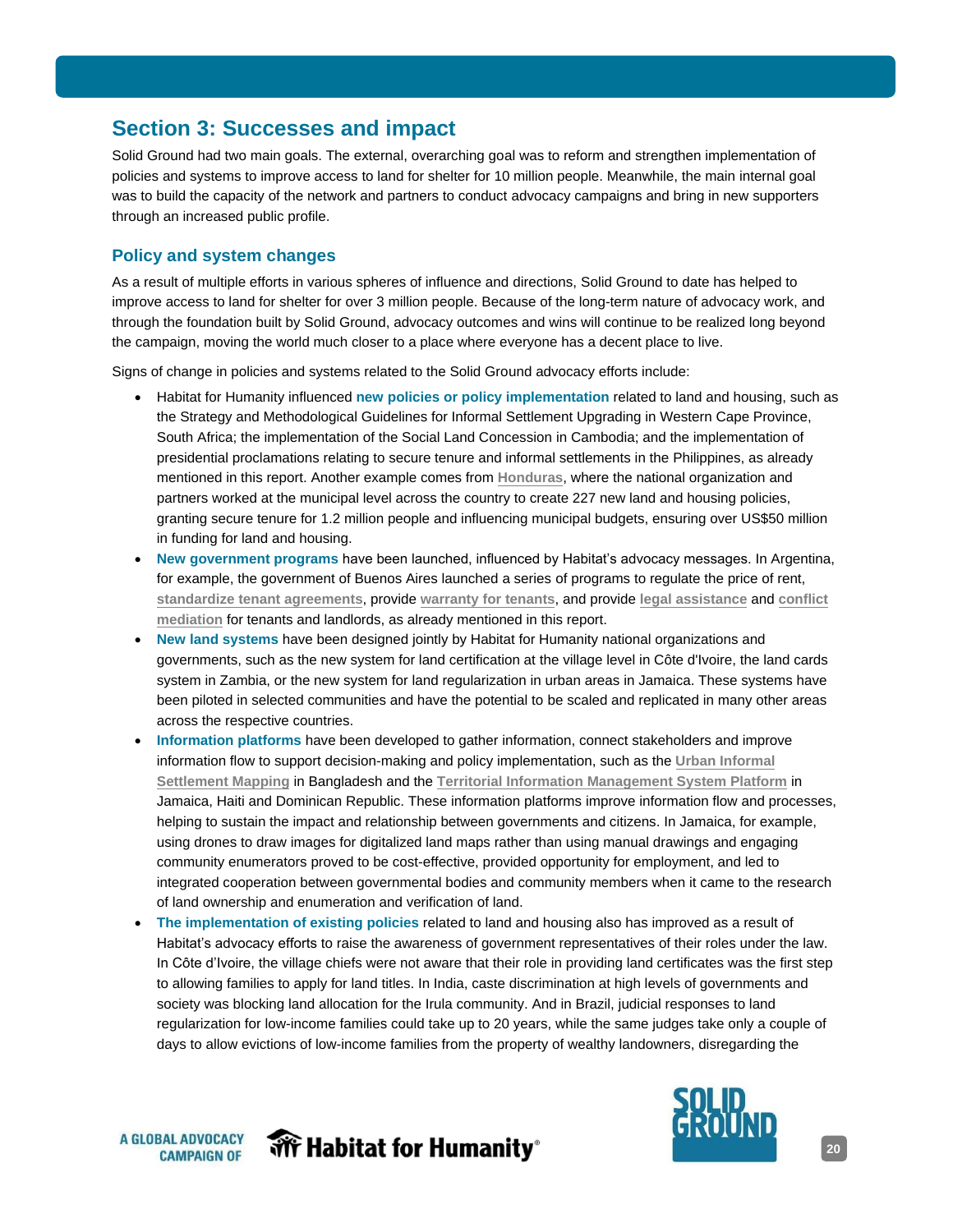<span id="page-20-0"></span>constitutional principle of the social function of land. In Côte d'Ivoire, over 5,500 land certificates have been issued since the national organization's advocacy efforts started. In India, land has been allocated to 206 Irula families. In Brazil, the number of judicial sentences favorable to low-income families went from 15 across 20 years to over 115 across two years. More than numbers, these signs of change in the behavior of traditional, government and judicial authorities should serve as a demonstration that changing deeply embedded inequality and discrimination is possible through advocacy efforts.

**At the regional and global levels**, Habitat for Humanity has also influenced important agendas and agreements to ensure that housing and land tenure security were considered, such as the New Urban Agenda, the Sustainable Development Goals and the New European Union African, Caribbean and Pacific Agreement. These overarching agreements serve to guide action by governments at national, subnational and local levels, and therefore have an impact around the globe.

#### **Beyond policy change: Advocacy successes at the local and wider society levels**

As already mentioned in this report, effective advocacy initiatives often combine efforts beyond the "building sector impact" sphere of influence, as determined by Habitat for Humanity International's 2014-20 strategic plan. Policies and laws often are not enough to impact the lives of people, particularly but not only in developing country contexts. Communities must be empowered to access existing government policies and to monitor proper policy implementation without depending on external aid. Public support from wider society is an essential pressure on decision-makers to ensure policy implementation and resource allocation. Hence, impactful advocacy strategies require long-term presence and relationships on the ground with governments, communities and other advocates, and a combination of efforts on all three spheres of influence acknowledged in Habitat for Humanity's strategic plan: **community, sector and society.**

The positive impact of advocacy initiatives under Solid Ground beyond policy change include:

- **Citizens are more aware of their rights** and better able to access existing government programs, such as the Irula families who needed community certificates to access land allocation and housing subsidies.
- **Women are more empowered to understand and act to protect their property rights,** such as women in Zambia and Lesotho who are now challenging gender discrimination and are willing to come forward to apply for land titling or to write their wills to avoid land grabbing.
- **Communities are more organized and empowered** through a number of methodologies, such as study circles, community-based hubs and coalitions. The example from Jamaica showed how youth media training for advocacy helped young people to be better prepared to speak for themselves, to prepare and support advocacy messages, to hold governments accountable, and to participate more actively in policy decisionmaking.
- **More and more people from wider society have been reached** through communications campaigning at the local and international levels, including blogs, newsletters, short videos, documentary movies, social media posts and even mainstream media attention. This contributed to the overarching policy environment, triggering government response and reaching other groups, such as legislative bodies, which added pressure for a political response, and students and academia, who helped develop innovative policy solutions, such as Habitat Brazil's work on vacant property.

The advocacy impacts beyond policy change are key elements for sustaining, scaling and replicating the policy changes after the direct advocacy initiative ends. In addition, local evidence and presence on the ground, along with an active voice within wider society, are instrumental when new advocacy opportunities arise.



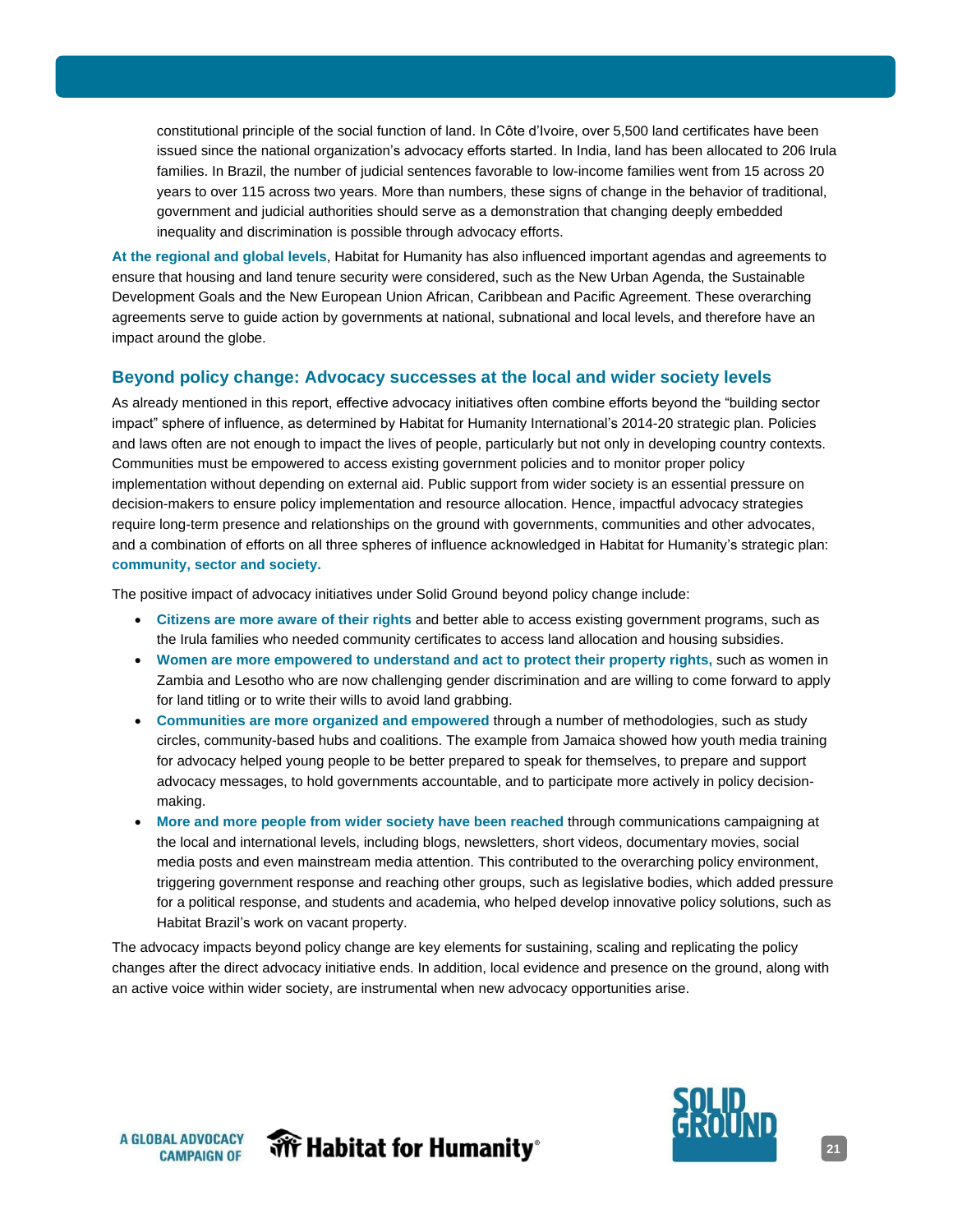#### <span id="page-21-0"></span>**Stronger network capacity**

The internal goal of Solid Ground was to build the capacity of Habitat's network and partners to conduct advocacy campaigns and bring in new supporters through an increased public profile. Noteworthy changes within the network include:

- Network members have accessed a number of online and face-to-face **trainings and learning exchanges**, increasing their knowledge of the concepts around land and the relationship with housing, their exposure to innovative tools and methodologies to conduct land-related advocacy, and their ability to present and showcase their work to different audiences. This helped cross-regional connection among Habitat national organizations to learn on common policy issues and good practices.
- Network members promoted and accessed several **networking opportunities**. As a result, new partnerships have been established and existing relationships have been strengthened, ranging from universities to judicial entities, from legislators to social movements and grassroots organizations at the international, national and local levels. This leveraged partnerships and resource-sharing.
- Solid Ground supported the development of a number of **studies**, information gathering and databases, along with policy assessments and policy briefs, at the local and national levels. This is a key element of evidencebased advocacy, which strengthens the voice of Habitat national organizations in advocacy circles and helps ongoing review and development of advocacy strategies, messaging, policy proposals, etc. As one of Habitat Lesotho's representative put it: "These studies have become **'our solid ground for advocacy,'** the legs on which we now stand to advocate for land and housing rights."
- Other **knowledge products**, such as the issue briefs on each of the Solid Ground subthemes, have been developed and shared widely across the network, providing a thorough reference to support further advocacy and policy work related to land. These knowledge products are appreciated across the network and inspire more subject matter expertise on the issues we focus on. They also can be used globally as a resource for stakeholders and governments.
- Solid Ground also supported the development of a number of **communications materials**, such as short movies, long documentaries, graphics and presentations, that helped to shed light on the importance of the need for land for shelter and helped deliver policy messages more effectively to a wider audience. These materials have become important advocacy tools and are being widely used by Habitat national organizations to sensitize and engage stakeholders, including the public.
- **Innovative advocacy methodologies** have been developed and improved, often combining evidence-based and participatory approaches, such as the Action LABs in Argentina and Brazil. Others have promoted technology-based engagement with stakeholders, such as in Bangladesh and Jamaica; while still others have focused on community engagement and capacity development, such as the study circles in Zambia, the training of paralegals in Lesotho, or the block-level committees in India. The common "formula" of impactful advocacy strategies seems to include these four elements:
	- Engagement with governments.
	- Engagement with communities.
	- Building public support.
	- Working through partnerships.

This understanding can be useful for future advocacy efforts in other topics.

**Wr Habitat for Humanity**®

- **Local-regional-global collaboration** supported country-level implementation and capacity development, and provided local evidence for global messaging and influence.
- **New resources** have been developed, such as a new government consultancy opportunity in Argentina and a new phase of funding in Zambia with a new donor. As the Zambia advocacy officer put it: "The signs of change on the ground are an enormous source of evidence for fundraising."



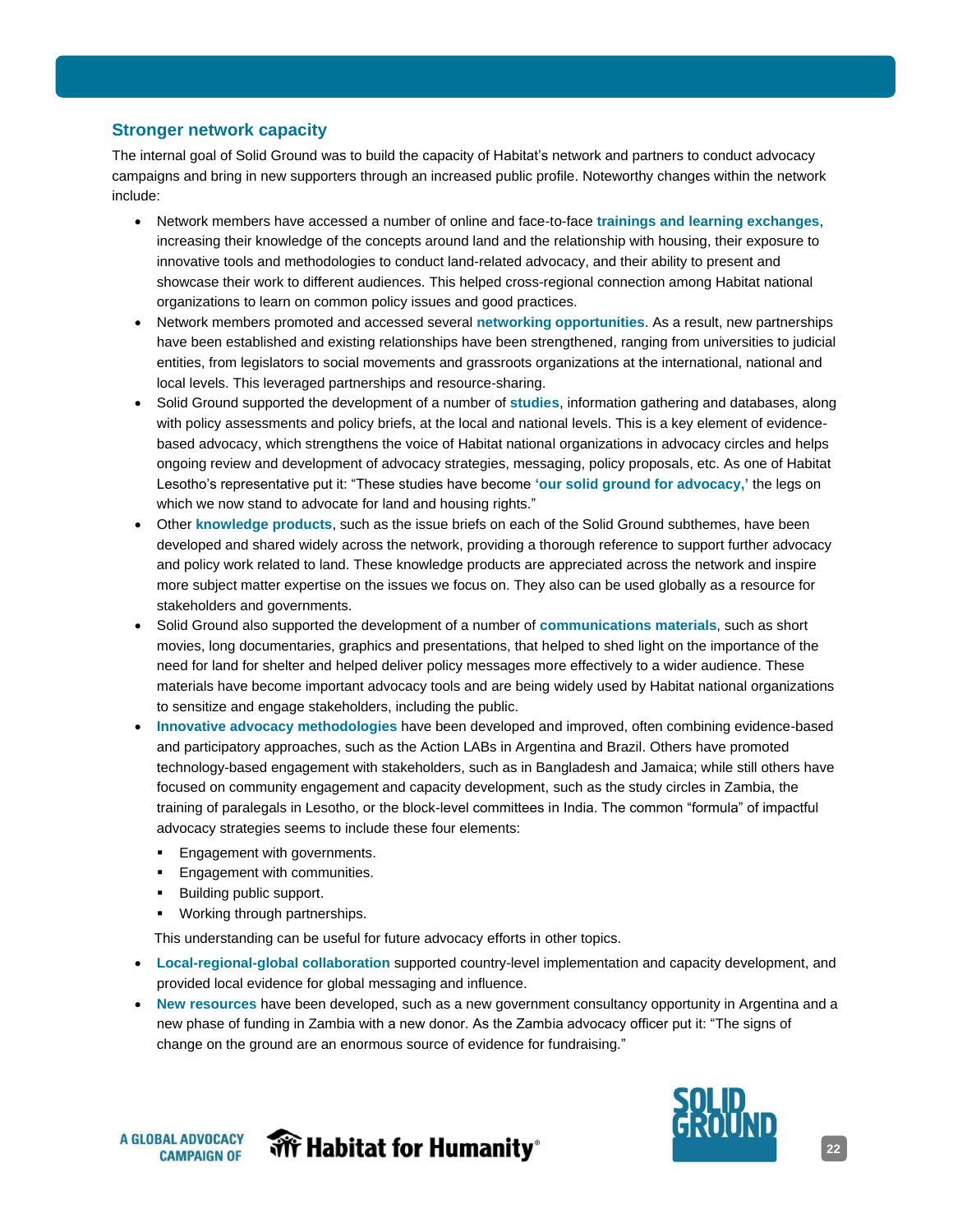- <span id="page-22-0"></span>• Habitat for Humanity's leadership is increasingly **acknowledged in the land sector**. Habitat has been invited as a knowledge leader to several spaces, such as the U.N. business roundtable and the World Cities Day; has led groups such as UN-HABITAT's Global Land Tool Network Urban Civil Society Organizations Cluster; and has participated in the U.N. General Assembly of Partners.
- Ultimately, **Solid Ground strengthened advocacy work within the Habitat for Humanity network**. Habitat national leadership is increasingly supportive of advocacy programs, especially when it is aligned and contributes to other programmatic areas or the work of the organization, as in Habitat Argentina. Habitat Philippines now includes advocacy as a clear line of work in its strategic plan, which helps to generate a more proactive approach to advocacy and to strengthen ongoing efforts not previously understood as advocacy. This is key to ensuring resource allocation and supporting continuation of the advocacy work.
- Solid Ground also has **raised the interest from other teams within the Habitat network**, such as colleagues from the Institutional development and resource development departments in the Habitat Latin America and the Caribbean area office, to understand the value of advocacy work and the global scope of the campaign and the key issues it addressed.

# **Section 4: Challenges**

Summarizing the challenges encountered during Solid Ground requires distinguishing the external challenges, related to the context and the very nature of policy and advocacy work, from the organizational challenges that directly concern the Habitat for Humanity network.

At the general level, the most common advocacy challenges reported by the Habitat for Humanity country teams include the lack of political will or resources to fulfill their responsibilities; limited space for meaningful and transparent interaction between governments and civil society organizations to express concerns, demands and ideas; and political reshuffling that wastes advocates' efforts in awareness-raising and sensitization. It was clear that advocacy success is extremely sensitive to external factors and may be affected as the political, economic and social environments change.

Measures to overcome these challenges range from the most technological approaches, such as working on often expensive GIS data platforms to ensure the advocacy impact can be replicated and sustained through time, to analogical yet very effective approaches based on sustaining the local presence and participation of the advocacy staff in policy circles, nurturing relationships with governments and communities, and basing the advocacy work on evidence from the ground. Sooner or later, these become organizational challenges.

Successful policy and advocacy engagement come with many challenges, as advocacy is a complex undertaking. At the organizational level, the key challenges reported were the inability to sustain long-term presence and relationships on the ground, often due to an inability to sustain long-term funding, alongside the issues of measuring and reporting advocacy success and impact. When the advocacy opportunity comes, existing relationships with government officials, communities and other partners — and a fairly strong voice to be heard by the wider society were key for impactful advocacy work. This requires medium- to long-term funding, at least for an advocacy staff person to participate in policy circles and foster opportunities to engage in policy dialogues and processes. But many times, advocacy falls behind in the priority list for resource allocation when resources are available within the organization, or for resource mobilization when external funding is needed. This links to the challenges of measuring and evaluating advocacy success and impact.

The signs of change that may result from advocacy efforts take a long time to manifest, particularly when attempting to influence the behaviors of stakeholders and challenging cultural norms. Signs of change are often hard to capture in short- and even medium-term reporting. It also may be difficult to trace the cause-and-effect correlation between the efforts undertaken during a specific campaign and actual signs of change, as many other processes might have

**A GLOBAL ADVOCACY CAMPAIGN OF** 



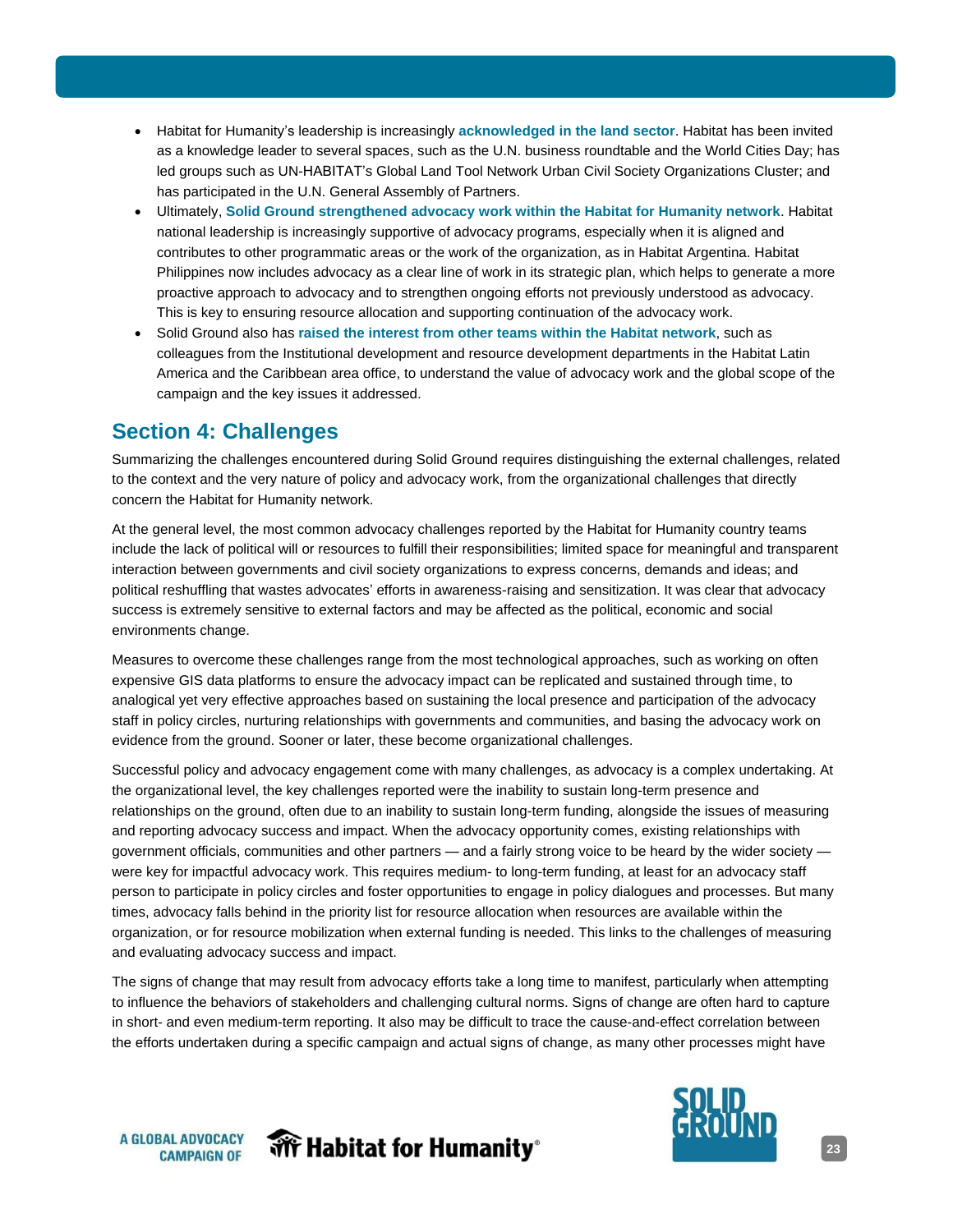<span id="page-23-0"></span>been occurring alongside the advocacy efforts. Attribution also may be difficult, as advocacy tends to happen in coalitions and networks, using a combination of strategies, and different organizations work in different ways. The signs of change at the local community and wider society levels, explained in the previous section, often cannot be framed as changes in policies and systems *per se*. Developing a better understanding and longer-term assessment of the impact of advocacy efforts may be an important step in revealing meaningful change that is often overlooked, legitimizing resource development and allocation, and improving ongoing and further advocacy initiatives.

# **Section 5: Key lessons and recommendations**

The Solid Ground campaign, with a clear focus and goals, tools kits, and funding, provided an important avenue for Habitat for Humanity to have an impact on the housing challenge across the globe. At the same time, it was an opportunity for the network to develop and improve understandings of a whole range of methodologies that can be used in ongoing and further advocacy efforts. The key lessons and recommendations from Solid Ground are summarized below.

When **designing or reviewing** an advocacy initiative, remember that:

- Meaningful and sustainable changes in policies and systems require efforts in all three spheres of influence of Habitat for Humanity's strategic plan: the community, sector and society levels.
- The basic elements of impactful advocacy strategies include evidence-based engagement with governments and with communities, along with working through partnerships and with public support.
- Advocacy usually deals with long-term goals, challenging social norms and practices and deeply embedded power relations. It is important to balance and adjust goals, funding, resources, evaluation criteria, etc., in a way that sustains and guides advocacy work accordingly.
- Investment in long-term presence and relationships on the ground is essential and does not have to be immense. Committing to a research product and hiring a staff person can be the best way to ensure success in advocacy efforts. Including an advocacy element in new project proposals can ensure a small amount of funds to support a larger program to achieve more comprehensive outcomes through advocacy.
- Advocacy can and should be connected to other programmatic areas of the national organizations. Advocacy teams can and should build on existing projects, resources, relationships and evidence to influence changes in policies, systems and practices.
- For long-term success, it is essential that the advocacy work is supported internally by organizational leadership at all levels and within Habitat national organizations.
- Existing results from previous efforts may be a great resource for fundraising. Donors are interested in what is already on the ground. Advocacy efforts don't have to start from scratch.

When **implementing** an advocacy effort, remember that:

- Initial assessments or studies are key moments for those engaged in the advocacy initiatives to better understand the issue and the advocacy targets and goals, and to engage key stakeholders (like governments) from the beginning in a collaborative way.
- Disseminating the study findings through strategic channels triggers media attention, helping not only to build public support but also to instigate government public responses that can be used to hold government accountable to some extent. This can be a kick-start for informed advocacy dialogues with key stakeholders that are not yet engaged in the advocacy initiative.
- Concrete partnerships provide incentives for sharing resources and can increase results. Alliances strengthen the capacity of civil society organizations to have an impact on the ground and a stronger voice in advocacy. Practitioners platforms help share best practices and formulate common objectives.